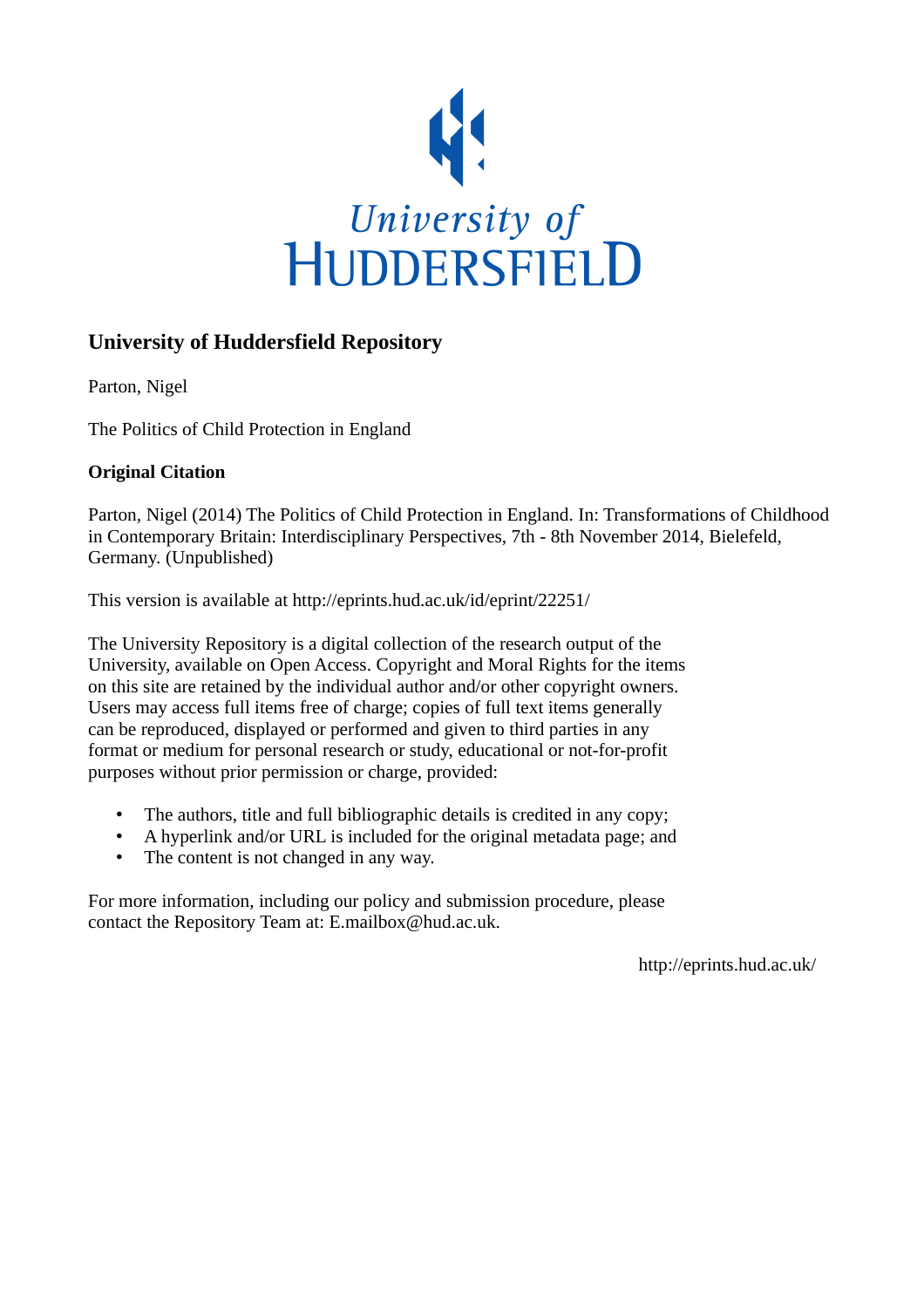#### **The Politics of Child Protection in England by Nigel Parton**

I qualified as a social worker in England in 1974, the same year as the publication of the first major official inquiry into a child abuse scandal in England - the death of Maria Colwell in January 1973 who she was under the supervision of local authority social workers (Secretary of State for Social Services, 1974). It felt to me, and many others (see for example Butler and Drakeford, 2011), that it was not only an inquiry into the way this particular case was (mis)handled, but was, in effect, a public inquiry into the newly emerging profession of social work. Since 1974 we have witnessed an enormous growth in awareness and concern about both the maltreatment of children and also about the failures of professionals to intervene appropriately to protect children. In this context the focus of my research since the mid-1970s has been to provide constructive and critical analyses of developments in child protection policy and practice.

Increasingly the area has been dominated by a growing 'politics of outrage' which, while evident in other jurisdictions, seems particularly dominant in England. However, this outrage has not simply been directed at the perpetrators of the crimes but at the professionals and, increasingly, the senior managers deemed responsible for the cases and the operation of the child protection system itself. The outrage and focus of political attention is not much concerned with how to address the problem of child maltreatment in society but how to improve professional and organisational practices so that 'mistakes' are not made in the future.

 In many respects, child abuse scandals have become something of a proxy for a variety of debates about a range of political issues concerned with the efficacy of the work of a range of health, welfare and criminal justice agencies, particularly social workers and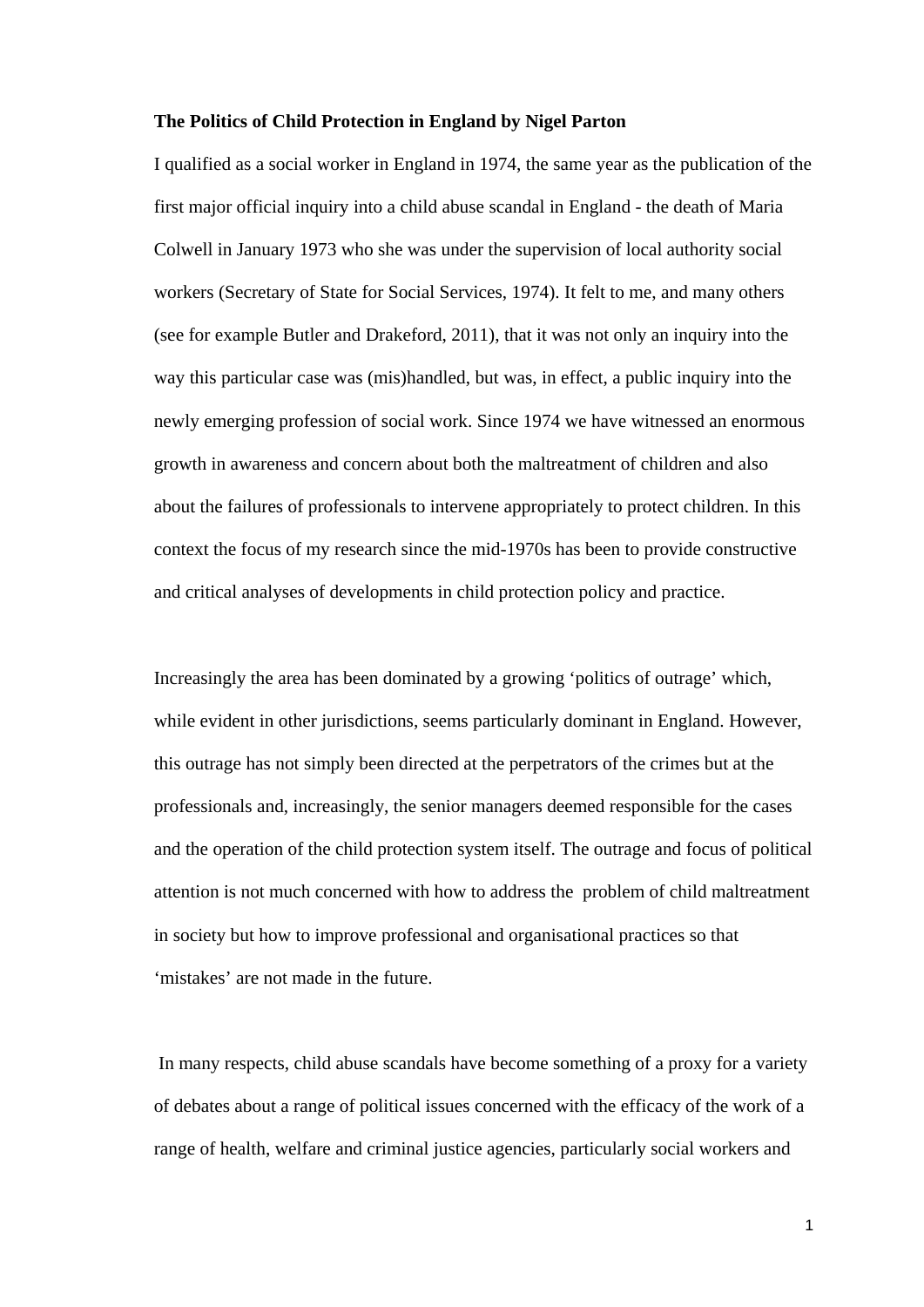increasingly the police, and arguments about the nature and direction of social policy provision.

Drawing on three recent publications (Parton, 2014a; 2014b; 2014c) the purpose of this paper is to provide a critical analysis of the changes in child protection policy and practice in England over the last twenty years. I will argue that the period from the mid-1990s until 2008 saw policy change in significant ways. In particular the state developed a much broader focus of concern about what caused harm to children and what the role of professionals and official agencies should be in relation to this. The object of official concern was increasingly upon 'safeguarding and promoting the welfare of the child'. Underlying such developments were new and sometimes competing ideas about risk to children and the best ways of addressing these. Such developments were implemented in the context of the introduction of a range of new systems of Information Communication Technology (ICTs) and a heavy reliance was placed upon top-down forms of performance management.

However, the period from late 2008, following the huge social reaction to the tragic death of Baby Peter Connolly, saw policy and practice move in new directions. Not only was 'child protection' rediscovered as an issue of significant political and policy concern but policy and practice began to be reconfigured in quite new ways. Such developments were given a major impetus following the election of the Conservative/Liberal Democrat Coalition government in May 2010 so that we can see the emergence of an authoritarian neoliberal approach to child protection and child welfare more generally. Most recently we have witnessed an upsurge in concern about

2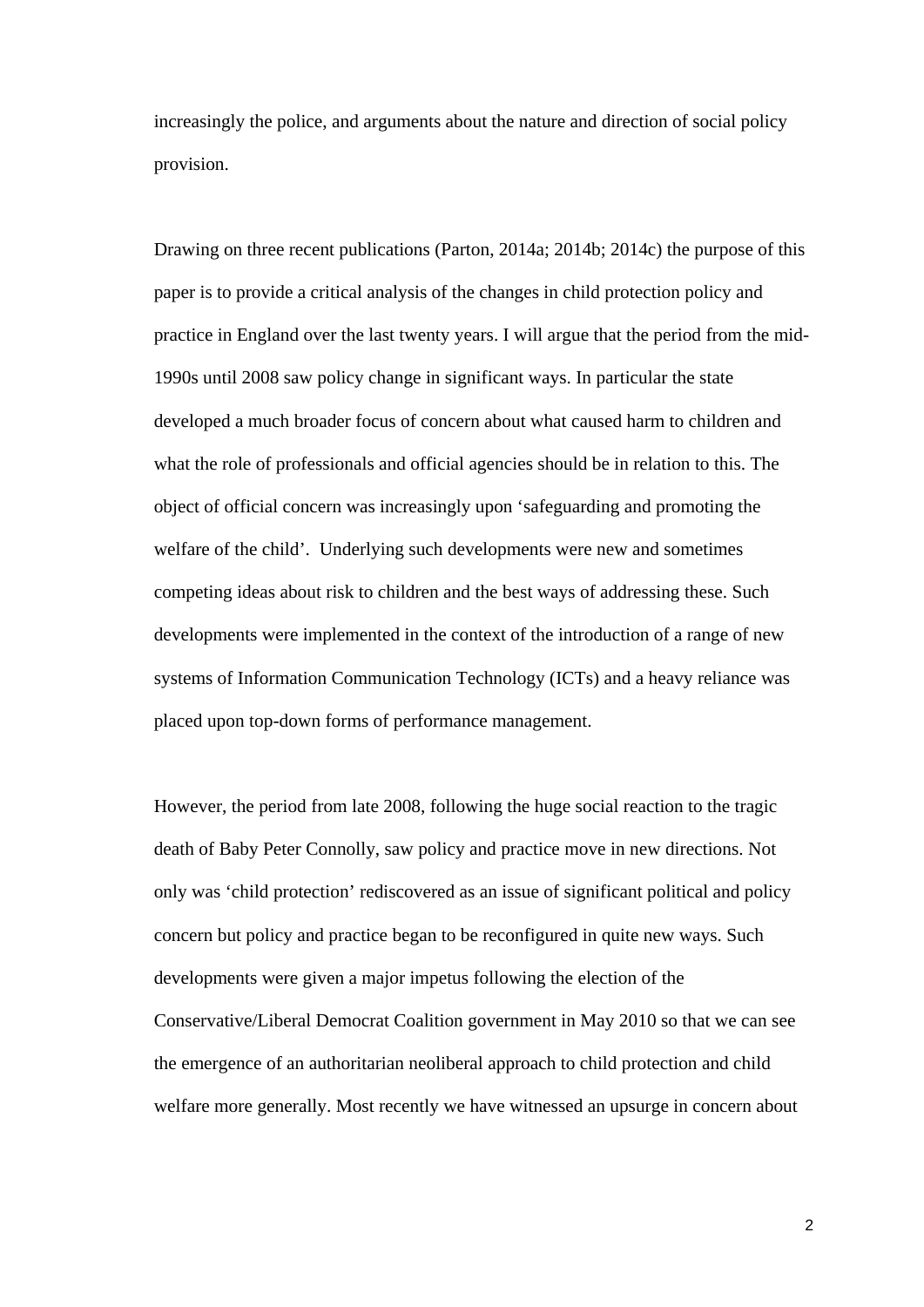child sexual exploitation which seems to have taken 'the politics of outrage' in this area to a new level.

### **New Labour and the Move to 'Safeguarding'**

Following the public inquiry into the death of Maria Colwell and a series of other high profile child abuse scandals in the 1970s and 1980s (Parton, 1985; 1991), the longestablished state child welfare services in England came under increasing pressure and came to be dominated by a narrow, legalistic and forensically-orientated focus on child protection. Similar developments were evident in the other nations in the UK, as well as North America and Australia (Gilbert, 1997; Waldfogel, 1998; Lonne et al, 2009). By the early 1990s the child protection and child welfare systems could be characterised in terms of attempting to identify 'high risk' cases so that these could be differentiated from the rest. Thereby children could be protected from abuse while ensuring that family privacy was not undermined and scarce resources could be directed to where, in theory, they were most needed (Parton, 1991; Parton et al, 1997). High risk was conceptualised in terms of 'dangerousness', for it was the small minority of 'dangerous families' (Dale et al, 1986; Parton and Parton, 1989) subject to extreme family dysfunctions and violent personalities, who were seen as the primary cause of child abuse and which therefore needed to be identified so that children could be protected. Policy and practice was concerned with forensically investigating actual or potential cases of child abuse *within* the family.

However, during the mid-1990s a major debate opened up about how policies and practices in relation to child protection integrated with and were supported by policies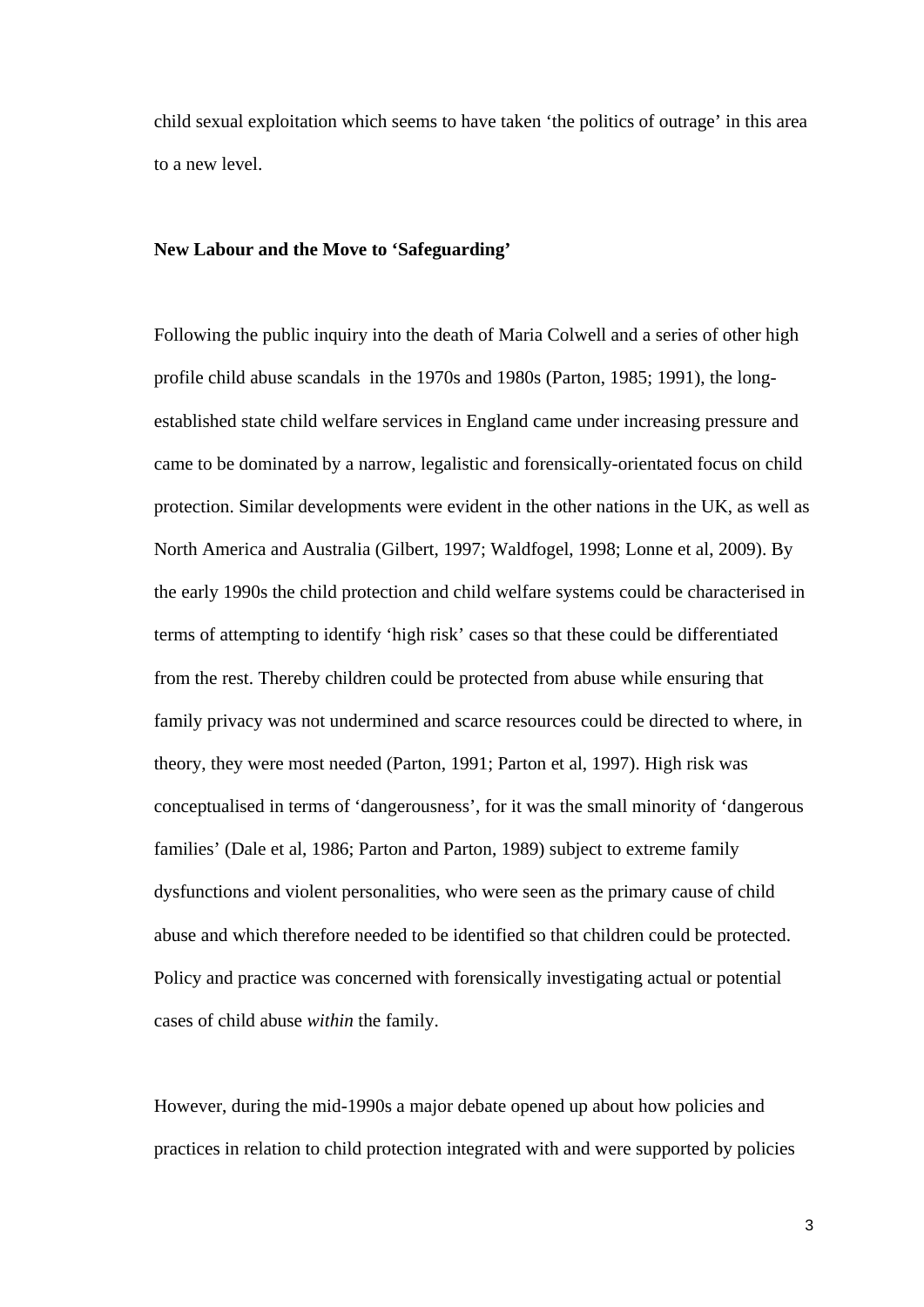and practices concerned with family support and child welfare more generally (Audit Commission, 1994; DH, 1995). Rather than simply be concerned with a narrow, forensically-driven focus on child protection, it was argued there needed to be a 'rebalancing' or 'refocusing' of the work, such that the essential principles of a child welfare approach should dominate (Parton, 1997). Policy and practice should be driven by an emphasis on partnership, participation, prevention and family support. The priority should be on *helping* parents and children in the community in a supportive way and should keep notions of policing and coercive intervention to a minimum.

 Rather than focus simply upon whether 'the child concerned is suffering or likely to suffer significant harm' (Children Act 1989 s.31(2)(a)) the work should prioritise the general duty placed on local authorities by Section 17(1) of the Children Act 1989 'to safeguard and promote the welfare of children in their area who are in need'. Local authority social services were deemed to have wider responsibilities than simply responding to concerns about 'significant harm' and identifying child abuse and were explicitly located in the much wider agenda for children's services being promulgated by the New Labour government from 1997 onwards associated with social exclusion (Frost and Parton, 2009) and should be much more concerned with the broader idea of the impairment to a child's overall development in the context of their family and community environment.

We can thus identify an important change in the nature of the risk which policy and practice was expected to respond to. The object of concern was no longer simply children at risk of abuse and 'significant harm'. Effective measures to safeguard children were seen as those which also promoted their welfare, and should not be seen

4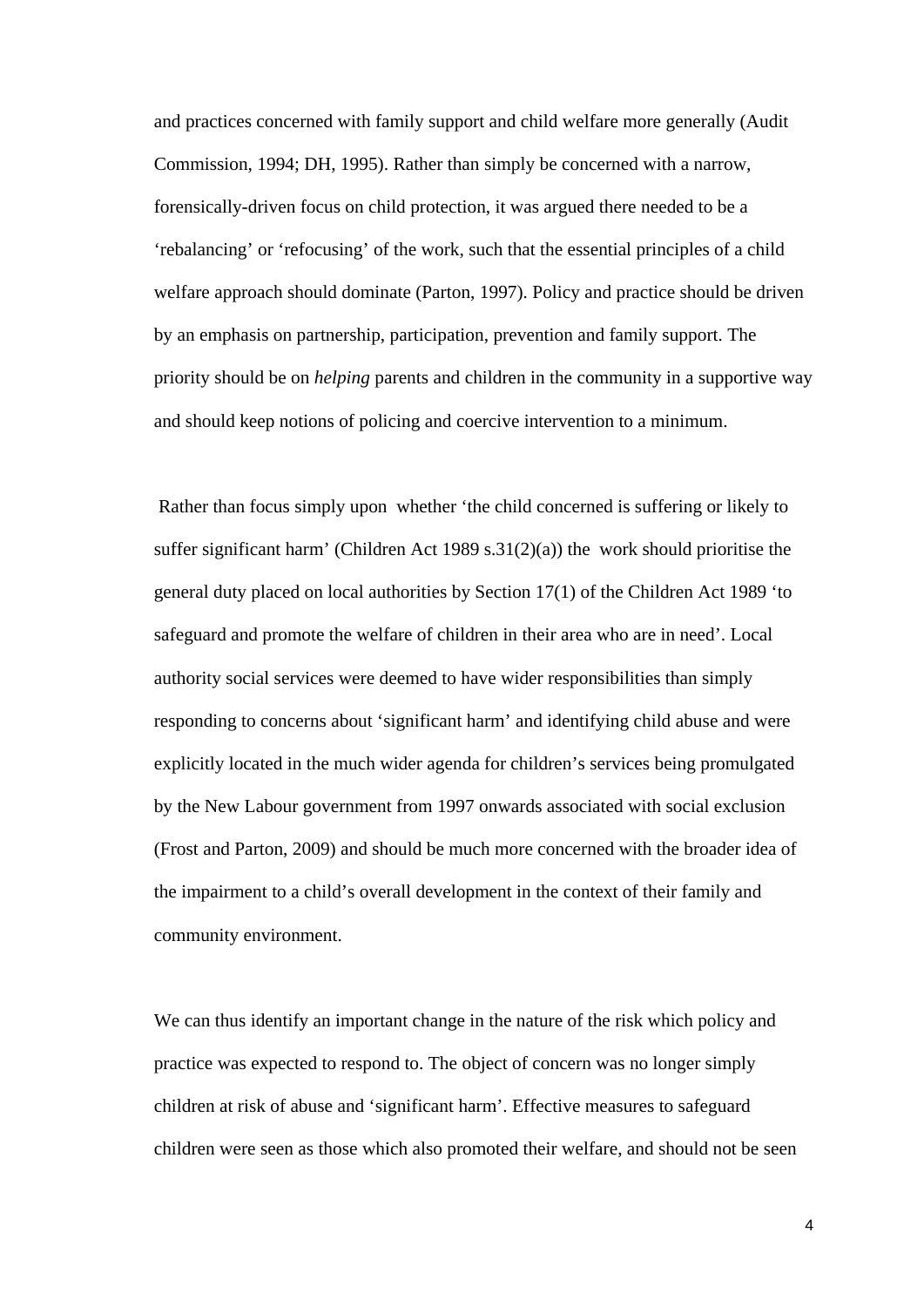in isolation from the wider range of support and services provided to meet the needs of all children and families. There was a broadening of concerns from 'child protection' to 'safeguarding'.

This is not to say that child protection disappeared, but that it was located in the wider concerns about 'safeguarding and promoting the welfare of children'. This was defined for the first time in 'Working Together' statutory guidance published in 2006, where it was stated that:

*Safeguarding and promoting the welfare of children* is defined for the purposes of this guidance as:

- protecting children from maltreatment;
- preventing impairment of children's health or development; and
- ensuring that children are growing up in circumstances consistent with the provision of safe and effective care;

and undertaking that role so as to enable those children to have optimum life chances and enter adulthood successfully (HM Government, 2006, para.1.18, original emphasis).

#### **Risk and** *Every Child Matters: Change for Children* **Programme**

These developments were taken further when the New Labour government launched its *Every Child Matters: Change for Children* (ECM) programme (DfES, 2004a), where the overriding vision was to bring about 'a shift to prevention whilst strengthening protection' (DfES, 2004b, p.3). The consultative Green Paper *Every Child Matters*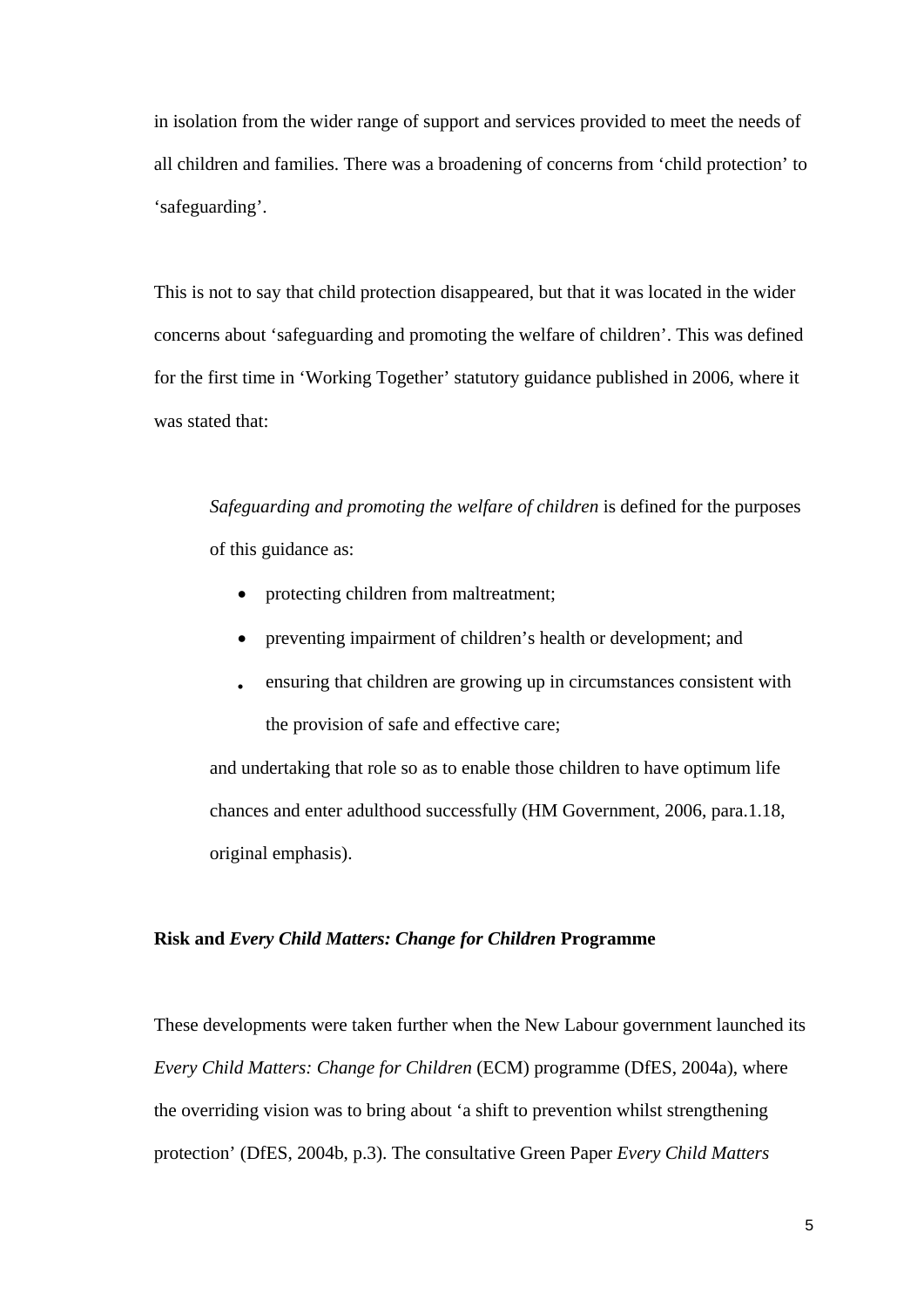(Chief Secretary to the Treasury, 2003) had originally been launched as the government's response to a very high profile child abuse public inquiry into the death of Victoria Climbié (Laming, 2003). Major organisational change including the replacement of local authority social service departments with departments of children's services which combined local authority education and children's social care responsibilities.

However, the aims of the changes were much broader than overcoming the problems related to cases of child abuse. The priority was to intervene at a much earlier stage in children's lives in order to prevent a range of problems both in childhood and in later life, including poor educational attainment, unemployment, crime and anti-social behaviour. The ambition was to improve the outcomes for all children and to narrow the gap in outcomes between those who did well and those who did not. The outcomes were defined in terms of:

- being healthy;
- staying safe;
- enjoying and achieving;
- making a positive contribution; and
- achieving economic well-being.

Together these five outcomes were seen as key to improving 'well-being in childhood and later life'. It was a very ambitious programme of change and was to include *all children*, as it was felt that any child, at some point in their life, could be vulnerable to some form of risk and therefore might require help. The idea was to identify problems before they became chronic.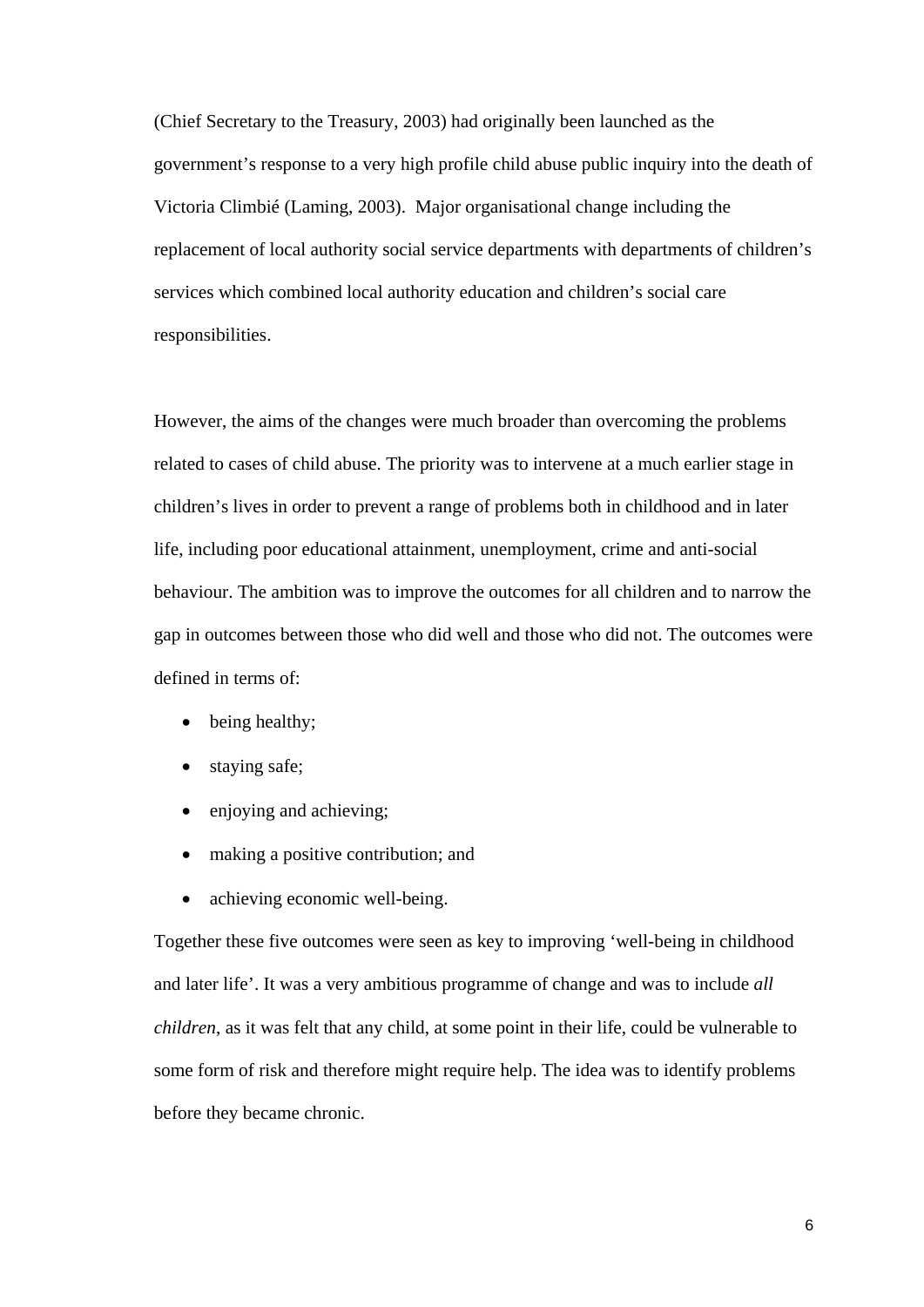The model informing the changes was very much influenced by a public health approach to prevention and has been characterised as 'the paradigm of risk and protection-focused prevention' (France and Utting, 2005) informed by risk factor analysis (RFA) (France et al, 2010), whereby the knowledge of risk factors derived from prospective longitudinal research is drawn upon to design particular programmes and re-orientate mainstream services. The work of David Farrington in relation to youth crime prevention was particularly influential (Farrington, 1996, 2000, 2007). What was attractive to policy makers was that a range of overlapping personal and environmental 'risk factors' were identified, not only in relation to future criminal behaviour, violence and drug abuse, but also for educational failure, unsafe sexual behaviour and poor mental health.

The more risk factors a child had, the more likely it was that they would experience 'negative outcomes' and it was 'poor parenting' which was seen to play the key role. Identifying the risk factors and intervening early provided the major strategy for overcoming the social exclusion of children and avoiding problems in later life.

However, the role of prevention was not only to combat the negatives involved but to enhance the positive opportunities for child development via maximising protective factors and processes. The timing of interventions was crucial for, if they were to have the most impact, the 'early years' were key and success depended on recruiting parents – usually mothers – to the role of educators. The notion of protection was thus much wider than simply protection from harm or abuse. In trying to maximise childhood 'strengths' and 'resilience' the idea of risk was itself reframed in far more positive ways (Little et al, 2004; Axford and Little, 2006).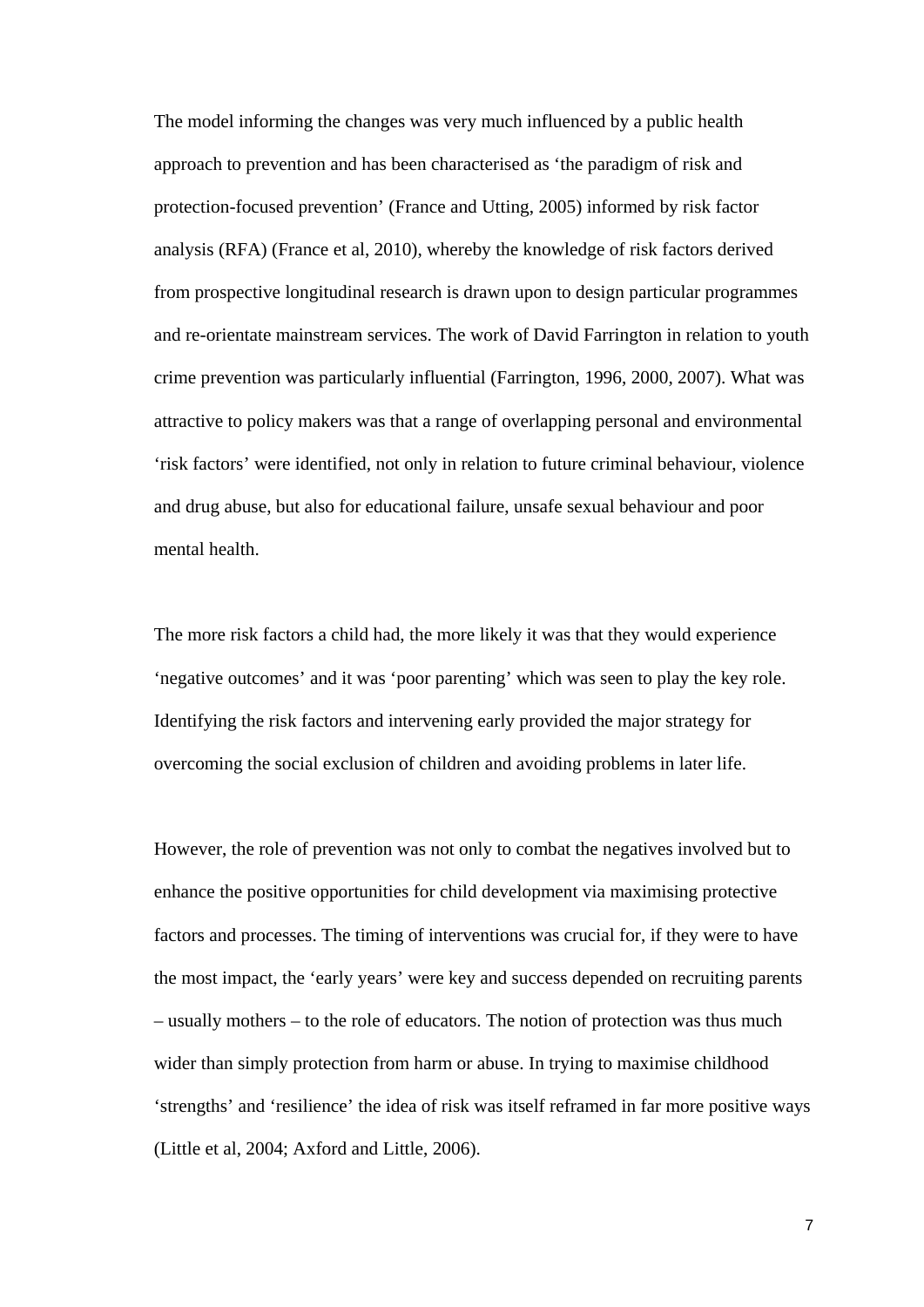To achieve the outcomes, the ECM changes aimed to integrate health, social care, education, and criminal justice agencies and thereby overcome traditional organisational and professional 'silos'. Such a development required agencies and professionals to share information so that risks could be identified early and opportunities maximised. To take this forward a variety of new systems of information, communication and technology (ICT) were to be introduced – including the *Common Assessment Framework* (CAF), *ContactPoint* and the *Integrated Children's System* (ICS).

The focus of concern broadened considerably from those children who might suffer child abuse or 'significant harm' to include all children, particularly those who were at risk of poor outcomes and therefore who may not fulfil their potential. In the process, the systems designed to screen and identify those in need of attention had grown in size and complexity and the challenges and responsibilities placed upon a wide range of agencies and practitioners increased considerably. As a result, it seemed that important changes were taking place in the relationships between children, families and the state, which I characterised at the time as the emergence of the 'preventive-surveillance state' (Parton, 2008a).

#### **Baby Peter Connolly and the Re-discovery of Child Protection**

Because the *Every Child Matters* reforms had been introduced in response to the scandal arising from the death of Victoria Climbie (Laming, 2003) in order to ensure nothing similar could happen again, the government was always likely to come under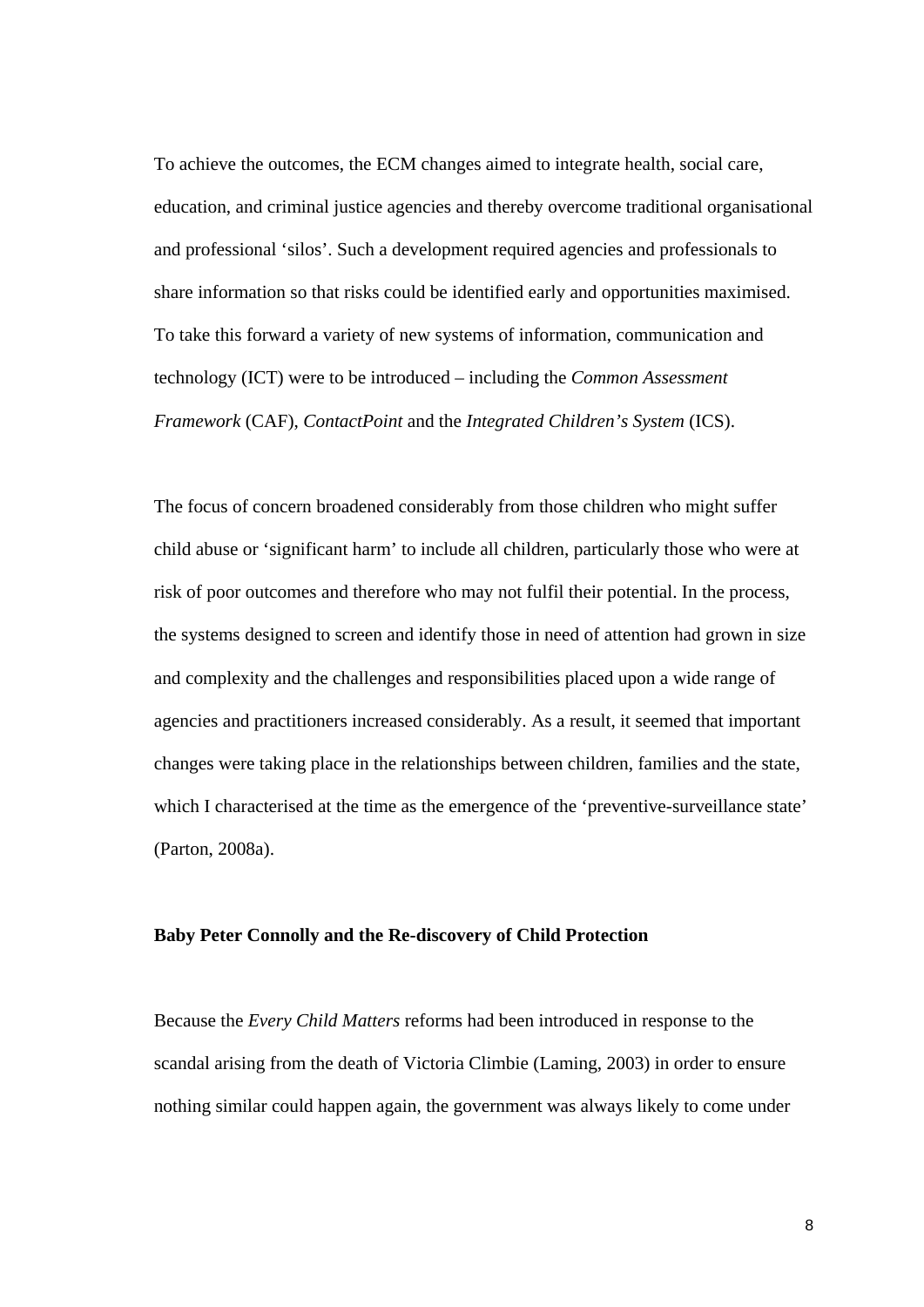political attack if and when a similar scandal arose in the future, thereby, appearing to demonstrate that the reforms had failed; and this is precisely what happened.

On 11 November 2008 two men were convicted of causing or allowing the death of 17 month-old Baby Peter Connolly, one of whom was his step-father. The baby's mother had already pleaded guilty to the charge. During the trial the court heard that Baby P, as he was referred to at the time, was used as a 'punch bag' and that his mother had deceived and manipulated professionals with lies and on one occasion had smeared him with chocolate to hide his bruises. There had been over 60 contacts with the family from a variety of health and social care professionals and he was pronounced dead just 48 hours after a hospital doctor failed to identify that he had a broken spine. He was the subject of a child protection plan with Haringey local authority in London - the local authority which had been at the centre of failures to protect Victoria Climbié back in 2000.

The media response was immediate and very critical of the services, particularly the local authority (Jones, 2014; Warner, 2014). The largest selling daily tabloid newspaper, *The Sun*, ran a campaign aimed at getting the professionals involved in the case sacked under the banner of 'Beautiful Baby P: Campaign for Justice' (*The Sun* 15 November 2008). Two weeks later the newspaper delivered a petition to the Prime Minister containing 1.5 million signatures and claiming it was the largest and most successful campaign of its sort ever. In addition a large number of *Facebook* groups, comprising over 1.6 million members, were set up in memory of Baby Peter and seeking justice for his killers. This weight of expressed opinion put major pressure on the then government Minister, Ed Balls, to be seen to be acting authoritatively in order to take control of the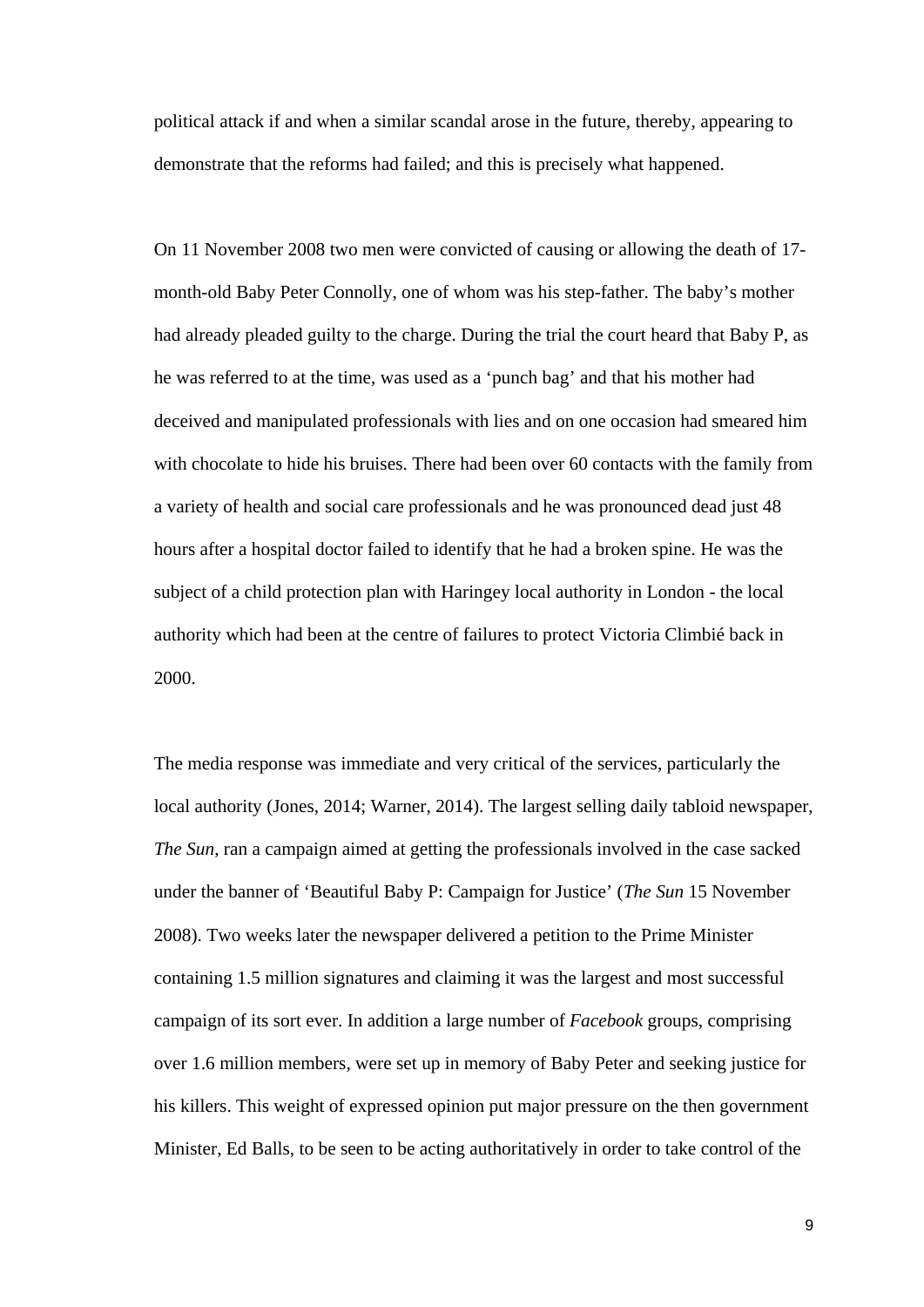situation. He responded by ordering a number of official reports and investigations including one from the Office for Standards in Education, Children's Services and Skills (Ofsted), the Healthcare Commission and the Police inspectorate who were to carry out an urgent Joint Area Review (JAR) of safeguarding in Haringey.

On receipt of the JAR on 1 December 2008, which he described as 'devastating', the Minister announced he was using his powers under the Education Act 1996 to direct Haringey to remove the Director of Children's Services, Sharon Shoesmith. Later that month she was sacked by the council without compensation and with immediate effect. In April 2009 Haringey Council also dismissed four other employees connected to the Baby Peter case – the Deputy Director of Children's Services, the Head of Children in Need and Safeguarding Services, the Team manager, and the Social Worker. In addition the Paediatrician who examined Baby Peter two days before his death but missed the most serious injuries was suspended from the medical register; and the family doctor who saw Baby Peter at least 15 times and was the first to raise the alarm about the baby's abuse was also suspended from the medical register.

This was the first time that such senior managers had been dismissed as a result of apparent child protection failures. The death of Baby Peter and the rancorous political and media reaction clearly engendered a sense of very high anxiety amongst government officials, children's service managers and practitioners. Very quickly reports surfaced that it was becoming very difficult to recruit and retain staff nationally to work in children's social care, particularly social workers, and that morale was at an all-time low (LGA, 2009). The case was clearly having wide scale reverberations. A number of influential commentators, including the House of Commons' Children,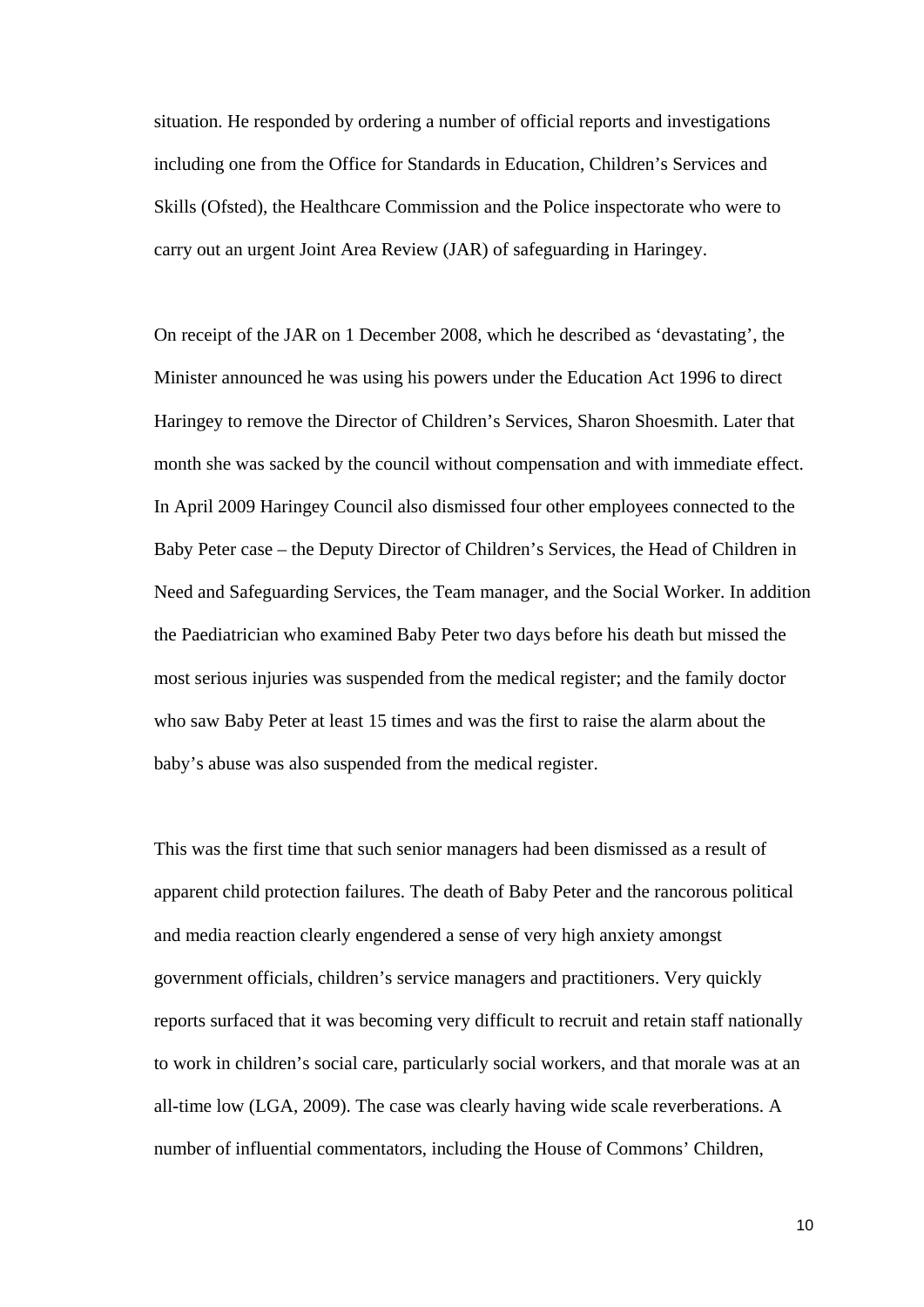Schools and Families Committee (House of Commons, 2009) began to argue that the threshold for admitting children into state care was too high. Not only should Baby Peter have been admitted to care some months before his death but his situation was not seen as unusual. Similarly, the Children and Family Court Advisory and Support Service (CAFCASS, 2009) produced figures which demonstrated that: there were nearly 50 per cent more care applications to court in the second half of 2008-9 compared with the first half of the year; demand for care cases was 39 per cent higher in March 2009 compared with March 2008; and that the demand for care continued to remain at an unprecedentedly high level for the first two quarters of 2009-10 with June 2009 having the highest demand for care ever recorded for a single month.

Developments in the wake of the death of Baby Peter had the effect of reinforcing the importance of child protection at the centre of safeguarding policy and practice. For while the period since the mid-1990s, particularly since the introduction of the ECM reforms, had emphasised a much broader and more positive approach to risk, the narrow forensic approach to child protection, which was so dominant in the early 1990s, had clearly been (re)confirmed as lying at the heart of current and future attempts to 'safeguard children' (HM Government, 2010a). It seemed that government was determined to ensure that while there should be a continued emphasis upon earlyintervention, this should not deflect from ensuring that children were protected from significant harm.

The period after November 2008 was also notable for an increased sense of anxiety and defensiveness in the way children's social care was operating and there was clear evidence that it was having to cope with a large increase in referrals together with a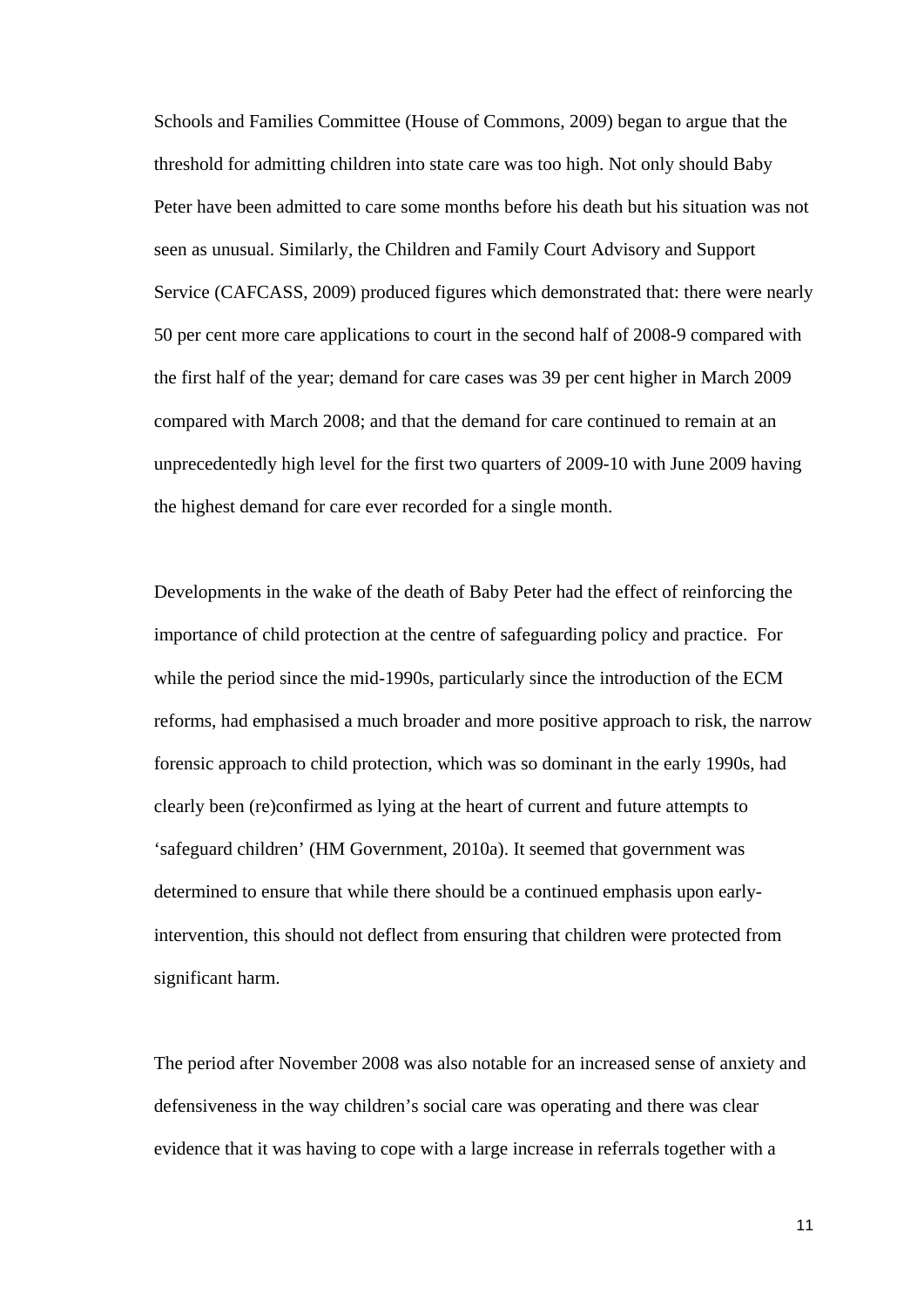growth in the number of children subject to a child protection plan, an increase in the numbers of children taken into care and a growth in Section 47 Enquiries (Association of Directors of Children's Services, 2010). Increasingly it seemed that early intervention was being interpreted as the need to formally intervene earlier with the increased possibility that children would be placed on a child protection plan, placed on a statutory order or taken into care (Hannon et al, 2010)

What also became evident by the end of the New Labour government in May 2010 was that there was a growing range of criticisms and concerns being expressed about the way policy and practice in this area had developed during the previous ten years. No longer were these criticisms only focussed on the tragic deaths of young children and the failures of professionals to intervene but that many of changes introduced may have had the unintended consequence of making the situation worse.

In particular, the introduction of the new electronic ICT systems, such as ContactPoint and the Integrated Children's System (ICS) came in for considerable criticism (Shaw et al, 2009; Shaw and Clayden, 2009; Shaw, Morris and Edwards, 2009; White et al, 2010). Not only did such systems seem to increase the range and depth of state surveillance of children, young people, parents and professionals (Parton, 2006; 2008a; Roche, 2008; Anderson et al, 2009) they did not seem to work as intended. In particular they seemed to have the effect of: deflecting front line practitioners from their core task of working directly with children, young people and parents (Hall et al, 2010); increasing the bureaucratic demands of the work (Parton, 2008b; Broadhurst et al, 2010a; 2010b; White, Hall and Peckover, 2010); and catching practitioners in an 'iron cage of performance management' (Wastell et al, 2010) unable to exercise their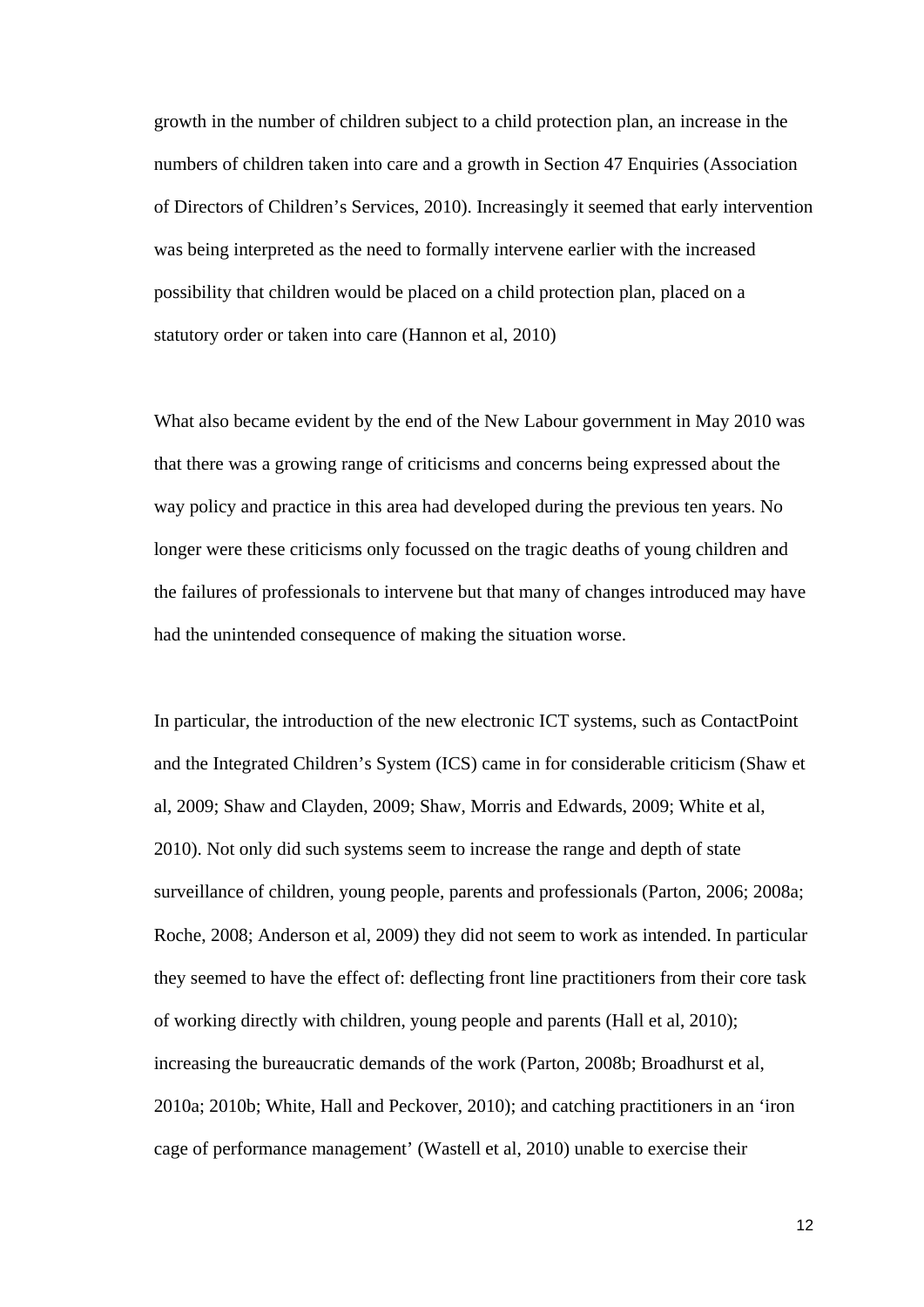professional judgement in order to safeguard children and promote their welfare (Peckover, White and Hall, 2008; White et al, 2009).

In attempting to widen and deepen attempts at early intervention in order to improve the outcomes for all children, while also trying to strengthen the systems of child protection, there was a real danger that there would be a growth in attempts at, what Michael Power has called, 'the risk management of everything' (Power, 2004). Rather than overcoming the defensiveness, risk avoidance and blame culture so associated with the child protection system in the 1990s, it seemed that these characteristics were increasingly permeating the whole of the newly integrated and transformed children's services. Such concerns were heightened in the highly anxious context following the death of Baby Peter which seemed to prioritise an approach to practice based on 'strict safety' and a 'logic of precaution'. Increasingly the language of risk was in danger of being stripped of its association with the calculation of probabilities and was being used in terms of not just preventing future harm but also avoiding the 'worst case' scenario (Hebenton and Seddon, 2009).

# **The Coalition, Child Protection and the Authoritarian Neoliberal State**

Soon after coming to power in May 2010, the Conservative/Liberal Democrat Coalition government announced the establishment of an independent review of child protection in England to be chaired by Eileen Munro, a qualified and experienced social worker and Professor of Social Policy at the London School of Economics.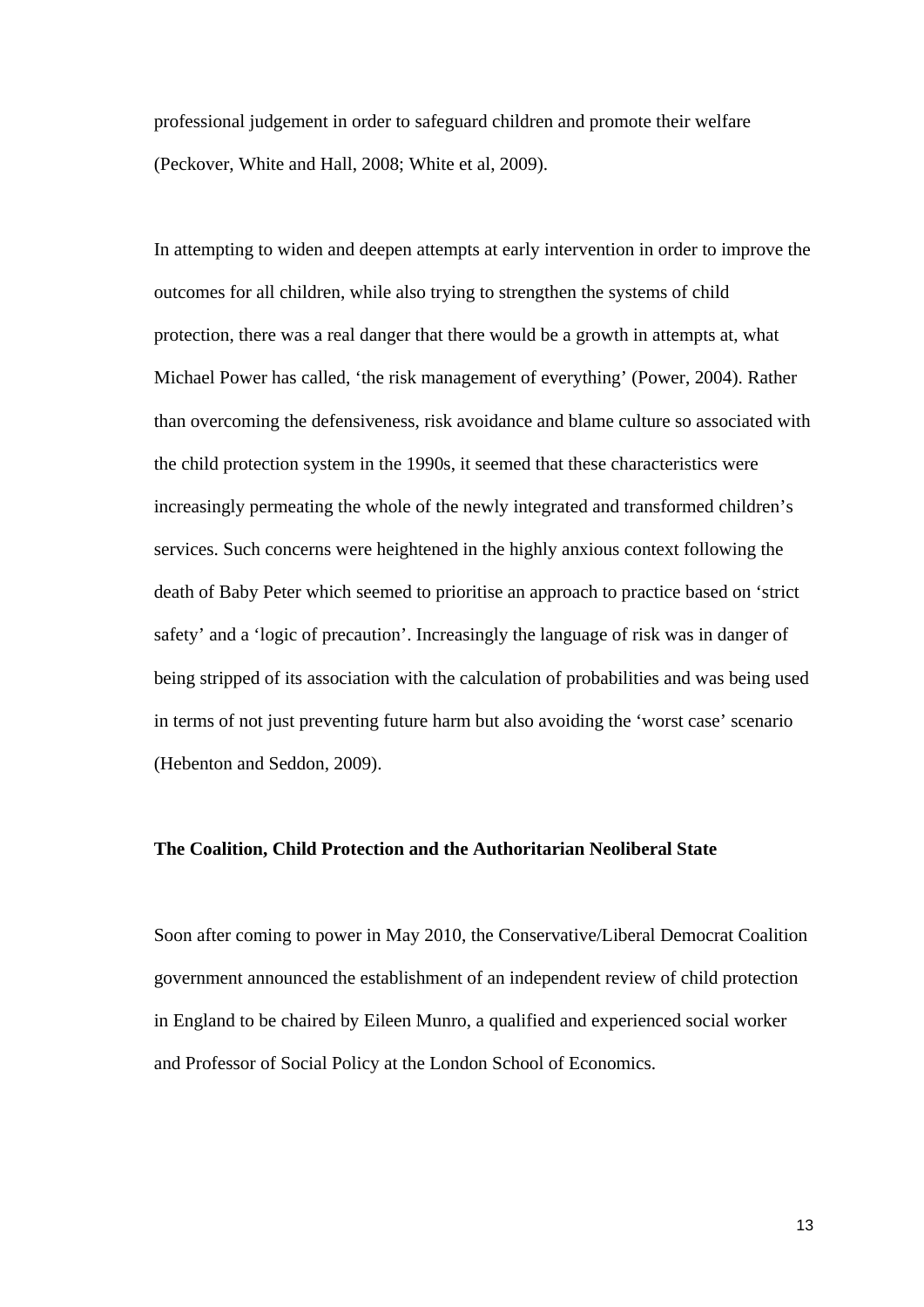The Review was published in three parts (Munro, 2010b; Munro, 2011a, 2011b; Parton, 2012) and clearly aimed to bring about a paradigm shift in child protection policy and practice:

 The final report sets out the proposals for reform which, taken together, are intended to create the conditions that enable professionals to make the best judgments about the help to give to children, young people and families. This involves moving from a system that has become over-bureaucratised and focused on compliance to one that values and develops professional expertise and is focused on the safety and welfare of children and young people (Munro, 2011b, p.6).

It seemed that a major priority was to reverse a trend which had been evident for many years whereby the dominating response to tragedies in child protection had been to substitute *confidence in systems* for *trust in professionals*, particularly social workers (Smith, 2001).

The overall aim of the final report (Munro, 2011b) was to develop a child protection system which valued professional expertise and recommended that the government revise its statutory guidance (HM Government, 2010) to 'remove unnecessary or unhelpful prescription and focus on essential rules for effective multiagency working and on the principles that underpin good practice'(Munro, 2011b, p.7). Inspection was also seen as a key negative influence on front-line practice and needed to be reformed.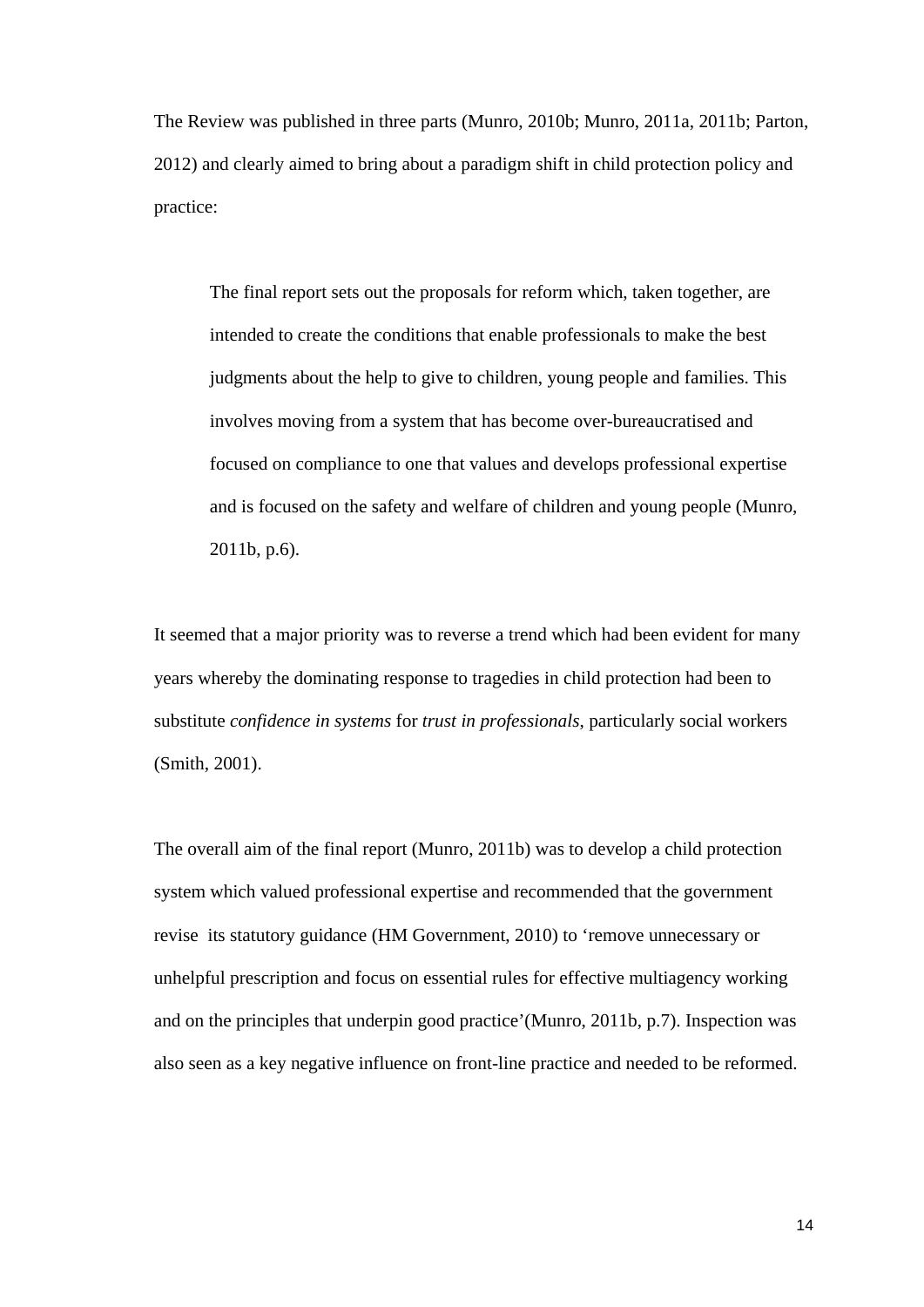The Review was also clear, along with the other reviews established by the Coalition government (Field, 2010; Allen, 2011a, b; Tickett, 2011), that it wished to emphasise the importance of 'early help' for 'preventative services can do more to reduce abuse and neglect than reactive services'. In addition the Review made a number of recommendations designed to improve accountability and emphasised the importance of the local authority acting as the lead agency while wanting to strengthen the role of statutory multi-agency Local Safeguarding Children Boards (LSCBs).

The government appeared supportive of the Review's analysis and conclusions and accepted nine of the 15 recommendations outright. The government clearly saw the Review as consistent with its overall approach to the reform of public services. For:

 The government is determined . . . to work with all involved with safeguarding children to bring about lasting reform . . . that means reducing central prescription and interference and placing greater trust in local leaders and skilled frontline professionals in accordance with the principles set out in the Government's Open Public Services White Paper (Department for Education, 2011, p.5, para.2).

As I have argued elsewhere (Parton, 2012; 2014), a major problem with the review was that it never really addressed what it meant by child protection and, in particular, never addressed the fact that the problem of child maltreatment is generally agreed to be around ten times more prevalent than the number of cases that are ever referred to official agencies (Radford et al, 2011) and that if this was seriously addressed child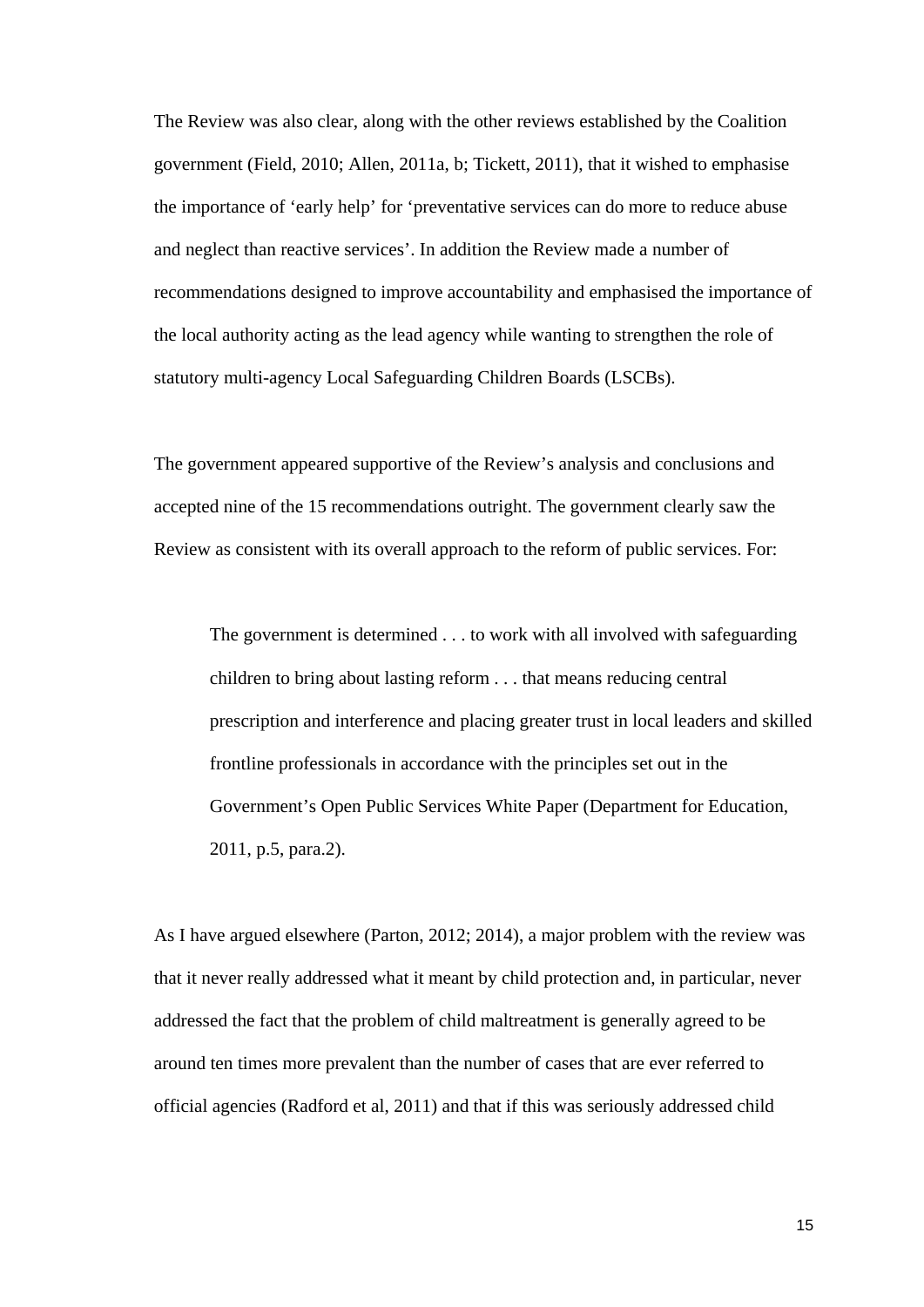protection, health, welfare and criminal justice agencies would be completely submerged.

However, unlike New Labour, which had placed children at the centre of its welfare reforms, the Coalition government made it very clear from the outset that it was the reduction of public finance debt which was its overriding and most urgent political priority. It also made it clear that it wished to move from policies which emphasised 'Big Government' to those that emphasised 'the Big Society' (Ellison, 2011). What became increasingly apparent was that the Coalition reform of public services was far more radical than anything seen previously, including the Conservative governments of Margaret Thatcher and John Major (1979-1997). I have characterised the nature of the Coalition approach to child welfare and protection as the move to an authoritarian neoliberal state which has a number of key elements (Parton, 2014) and for which the *Open Public Services* White Paper (HM Government, 2011), the severe cuts to public service expenditure and the introduction of a number of more authoritarian and coercive interventions were key.

The *Open Public Services* White Paper made it clear that every public service at all levels of government should be opened up to delivery by a wide range of providers, primarily the private and, to a lesser extent, the voluntary, charitable and third sectors. This quickly started to happen across health, education, criminal justice and local authorities. While such policies had been evident under New Labour the changes under the Coalition were much more wide-ranging, rapid and sweeping in nature.

16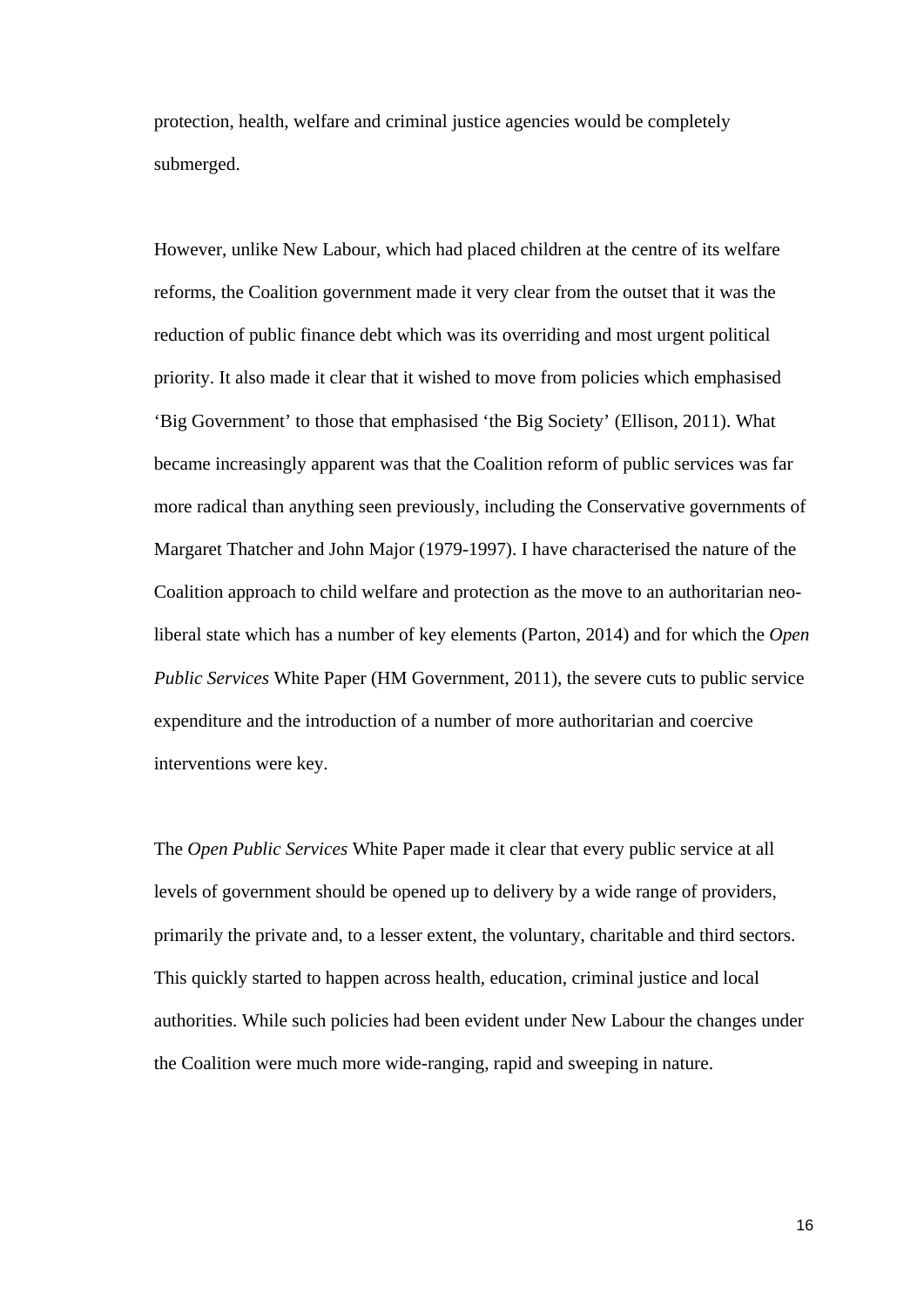From the outset the government introduced major plans for the reduction of public expenditure, including cuts of 28 per cent for local authorities over the course of parliament. Not only were these to be 'front-end loaded' in the first year but they were greatest in the poorest areas of the north, midlands and some London boroughs (Ramesh, 2012). It was clear that families with children were no longer considered a priority group in welfare spending in the way they had been under New Labour (Stewart, 2011; Churchill, 2012). The *Every Child Matters: Change for Children* programme was quietly but clearly dropped and there was a significant shift towards targeting the cuts to both children's benefits and services, including Sure Start Children's Centres (HM Treasury, 2010). An analysis by the Institute of Fiscal Studies indicated that households with children would lose far more than those without children at all parts of the income distribution as a result of the government's changes to tax and benefits (Brewer, 2010).

A survey by the Directors of Children's Services estimated that the cuts in local authority children's services for the financial year 2010/11 averaged 13 per cent, ranging from six to 25 per cent (Higgs, 2011) and Children's Centres and early years services took a disproportionate cut in the overall reductions to education budgets (Chowdry and Sibieta, 2011). Because of the speed and size of the budget reductions the voluntary sector, which relied on central and local government for much of its income, was particularly hard hit and it was estimated that children's charities experienced a greater proportion of public sector reductions (8.2 per cent) that year compared with the voluntary sector as a whole (7.7 per cent) (Gil et al, 2011; Children England, 2011).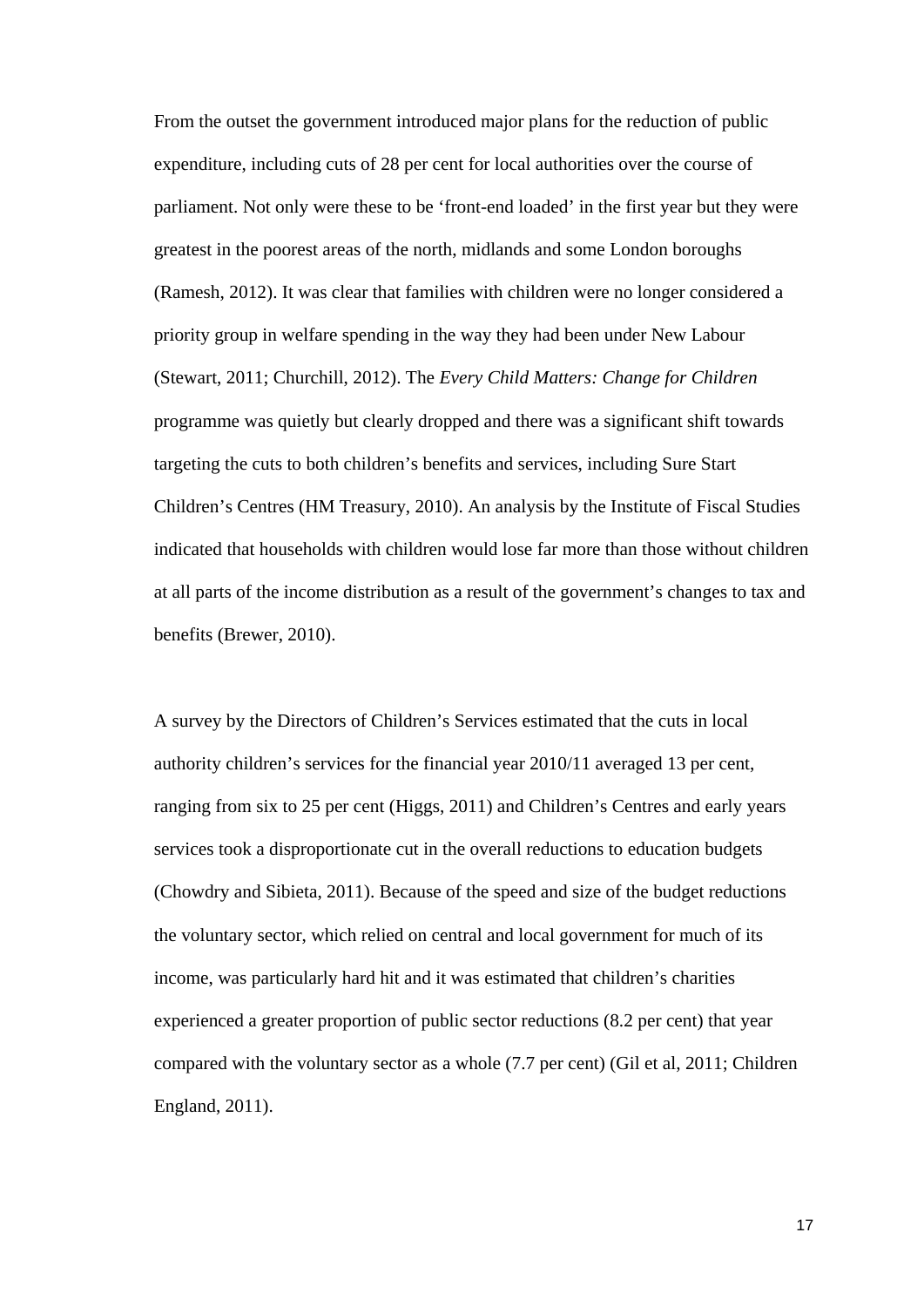It became increasingly apparent that the Munro Review emphasis on the importance of 'early help' was being undermined. Research carried out for the NSPCC (CIPFA, 2011) found that local authority children's social care budgets faced reductions of over 23 per cent and that it was cuts to early intervention and preventative services which were taking the brunt. This was likely to result in greater demand for child protection services and it was clear that these were already under considerable pressure. Similar findings were forthcoming in research carried out for the Family and Parenting Institute (Hapwood et al, 2012).

There was clear evidence of the growth in demand upon the statutory elements of children's social care such that the trends evident following the social reaction to the death of Baby Peter Connolly continued.

# **Growth in Demand for Statutory Children's Social Care: 2007/8 – 2012/13**

|                                          | 2007/8 |                            | 2009/10 2011/12 2012/13 |         |
|------------------------------------------|--------|----------------------------|-------------------------|---------|
| Referrals to Children's Social Care      |        | 538, 500 603, 700 605, 100 |                         | 593,500 |
| <b>Registered Child Protection Plans</b> | 34,000 | 44,300                     | 52,100                  | 52,700  |
| Number of Children in Care               | 59.360 | 64,400                     | 67,050                  | 68,060  |
| Care Applications to Court               | 6,241  | 8,832                      | 10,255                  | 10,611  |

(Source; Department for Education annual *Characteristics of Children in Need in England* and *Children looked after in England;* Cafcass, 2013).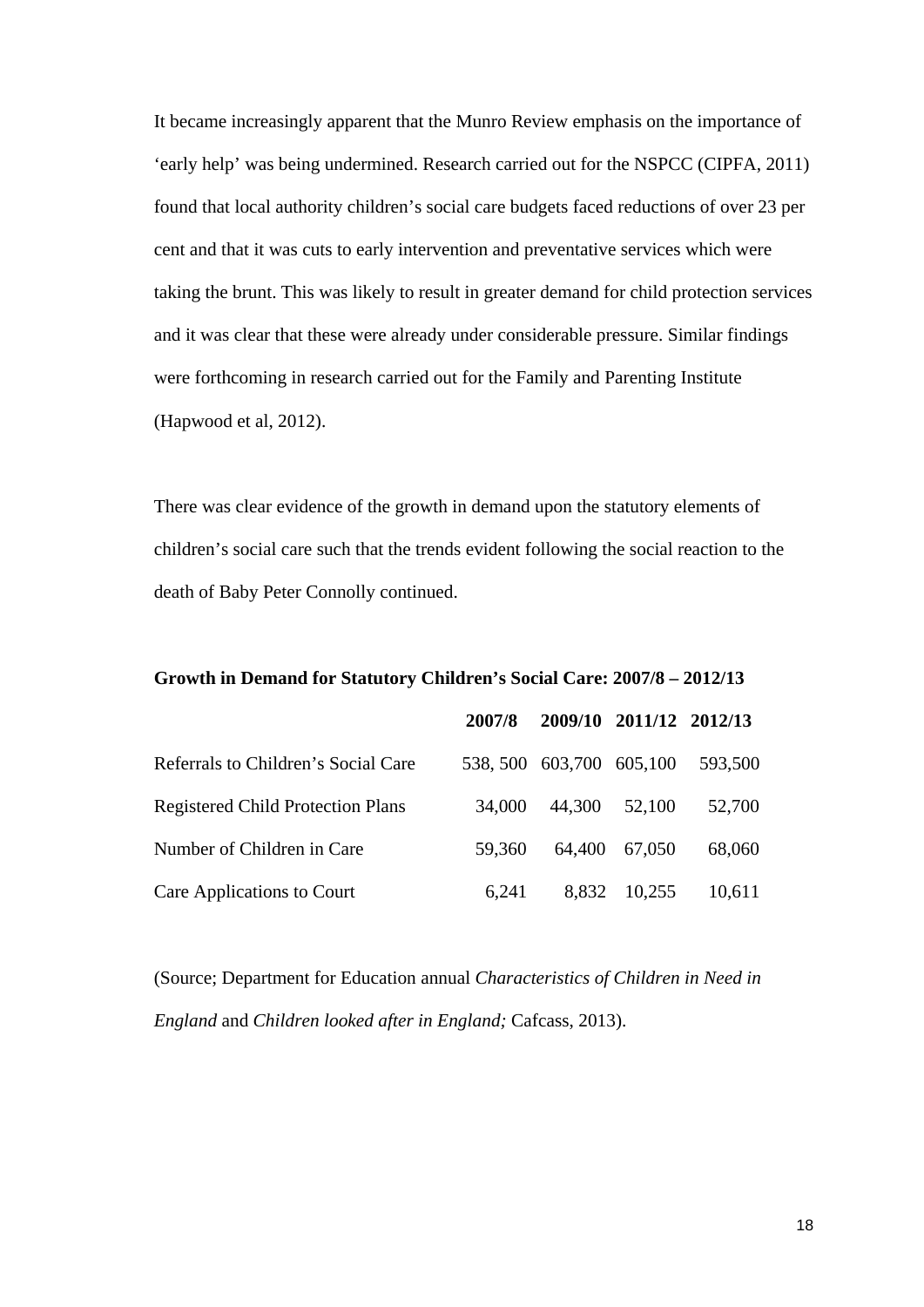We can see a clear shift to an emphasis upon statutory child protection work, what the Association of Directors of Children's Services called 'increases in safeguarding activity' (Brooks, Brocklehurst and Freeman, 2012, p.6).

It also became evident that the government was of the view that more children needed to be taken into care. This was confirmed in a significant speech by Michael Gove, the Secretary of State, in November 2012 (Gove, 2012) when he also argued strongly that there had been a failure in leadership in relation to child protection over a number of years and that adults' interests had been over-riding the needs of children.

In addition, and following a major campaign for reform by *The Times* newspaper fronted by Martin Narey (Narey, 2011), the retired Chief Executive of Barnardos, the government launched a major initiative to 'speed up adoptions and give vulnerable children loving homes' (Department for Education, 2012). The plan was to ensure that adoption became a mainstream option for children in care. Local authorities were required to reduce delays in all cases and would not be able to delay adoption in order to find a suitable ethnic match; it would be easier for children to be fostered by approved prospective adopters while the courts considered the case for adoption; and if suitable adopters could not be found within three months the case would have to be referred to a new National Adoption Register. These various changes were at the centre of the Children and Families Act 2014. As a result there were 5,050 children from the care system who were adopted during the year ending 31 march 2014, an increase of 26% from 2013 and an increase of 58% from 2010 (Department for Education, 2014).

19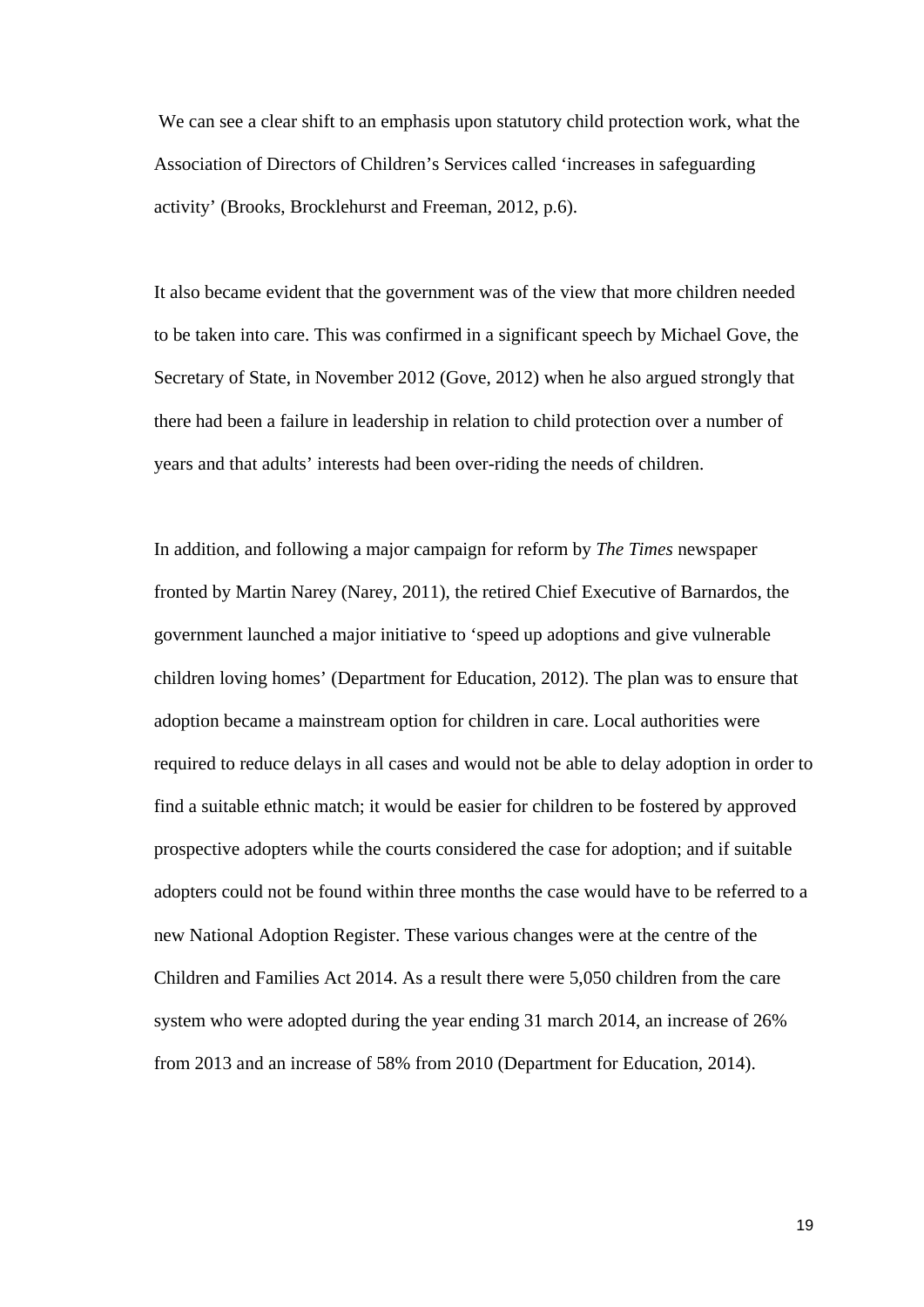Following a key recommendation of the *Munro Review,* and after a lengthy delay, the Coalition government published revised statutory guidance in March 2013 (HM Government, 2013). While it had the same title as the previous guidance (DH et al 1999; HM Government 2006; 2010a) and did not change the definition of the key concepts in the 2010 version (HM Government, 2010a) in other respects it had a number of important differences.

While the focus of the guidance continued to be 'safeguarding and promoting the welfare of children', this was no longer set out in the context of the *ECM: Change for Children* programme and its emphasis on 'integration'. The 2013 guidance adopted 'a child-centred and coordinated approach to safeguarding' (para.8). Where:

 Social workers, their managers and other professionals should always consider the plan from the child's perspective. *A desire to think the best of adults and to hope they can overcome their difficulties should not trump the need to rescue children from chaotic, neglectful and abusive homes.* (p.22, emphasis added).

The theme of 'rescuing children from chaotic, neglectful and abusive homes' ran through the guidance and very much reflected the emphasis in other elements of the Coalition government's policies of intervening early, admitting more children into care and investing in adoption.

Thus while the language of 'safeguarding and promoting the welfare of the child' was retained we can see a significant shift in the guidance towards a much more explicit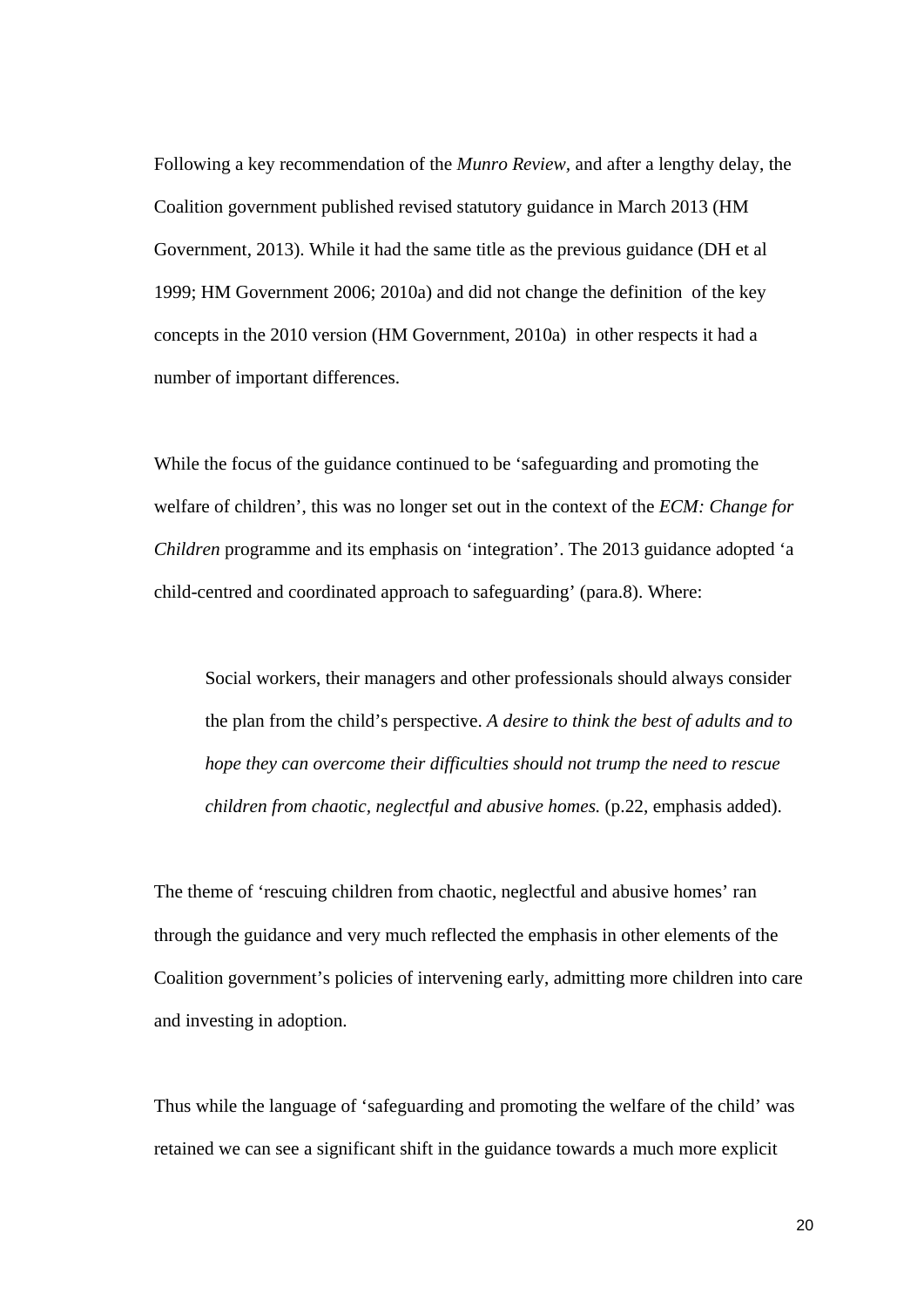'child protection orientation' (Parton, 2014). It was not simply that any reference to the *ECM: Change for Children* programme had been dropped but that the idea of 'supporting families', which had been so important ever since the mid/late 1990s, had all but disappeared. For example, Chapter 1 of the 1999 *Working Together* (DH et al, 1999) was entitled 'Working together to support children and families' and emphasised that it was based on 'partnership' and an 'integrated approach'. This emphasis was not present in the 2013 *Working Together* (HM Government, 2013). No longer did it seem that the idea of 'partnership' with parents was given any prominence.

It also seemed that 'the politics of outrage' which had characterised much of the public reaction to the case of Baby P in 2008/9 (Parton, 2014, chapter 5)became almost normalised in the day to day media and political context in which child protection policy and practice operated. There were a series of high profile scandals where practitioners and their senior managers were seen to have failed in their primary responsibilities and where senior politician made it very public that they were unhappy not just at the way the professionals and statutory agencies had acted but in the way local reviews of the cases had been carried out. The Edlington Case in Doncaster (Carlile, 2012), Hamzah Khan in Bradford (Bradford Safeguarding Children Board, 2013) and Daniel Pelka in Coventry (Wonnacott and Watts, 2014) are all good examples. In addition, and partly as a result, central government increasingly became much more interventionist where it considered that local authorities were failing in their child protection responsibilities and put outside managers or completely new governance arrangements in place to manage the services. Doncaster and Birmingham were the most high profile examples.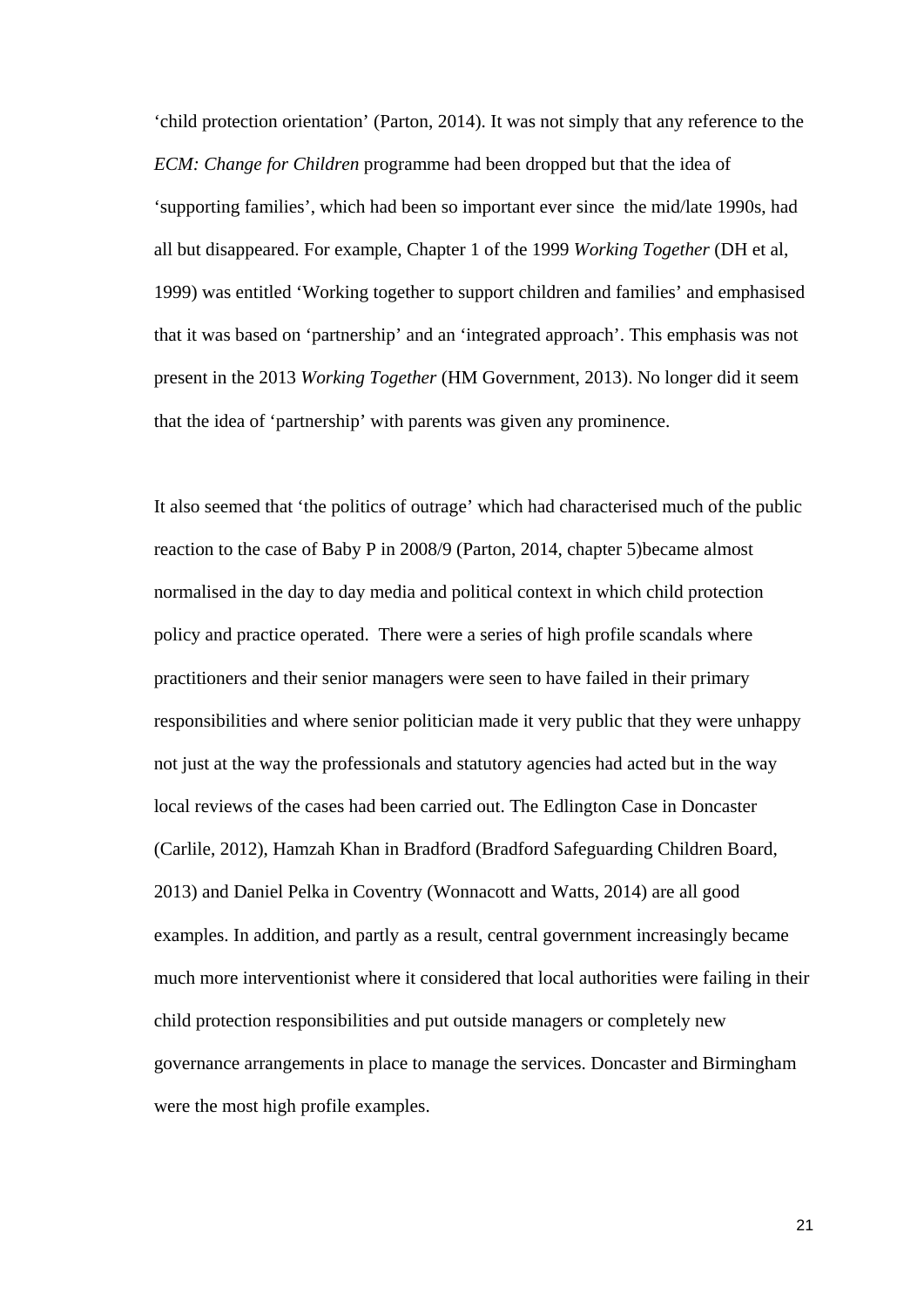These issues reached a new level of intensity with the huge political and media anger expressed about the failures in Rotherham following the publication in August 2014 of an inquiry, commissioned by Rotherham Council, into child sexual exploitation in the borough (Jay, 2014). For some weeks afterwards there were calls for all the senior officers and local politicians who had responsibilities during the period to resign their positions. Immediately following the report's publication the leader of the Council resigned and the Chief Executive announced he would stand down at the end of the year. Some weeks later, following considerable media and political pressure, the strategic director for children and young people's services also agreed to leave the council 'by mutual consent'.

However, it was Shaun Wright, who had been Rotherham's deputy leader with lead responsibility for children's services from 2005 until 2010 and who took up the post of South Yorkshire police and crime commissioner in 2012, who came under the greatest public opprobrium. Calls for him to resign as police and crime commissioner were voiced by the Prime Minister, David Cameron, the home secretary, and the chair of the House of Commons Home Affairs Committee; he was suspended by the Labour Party after he refused to resign his post following a call from the shadow home secretary, Yvette Cooper. He eventually resigned nearly four weeks after the publication of the inquiry report following a vote of no confidence from the South Yorkshire police and crime commission committee.

The issues in Rotherham became politically explosive partly because of the apparent ethnic, gender and social class elements evident – young white girls being sexually exploited by older men of Pakistani ethnic origin - and was taken up by the United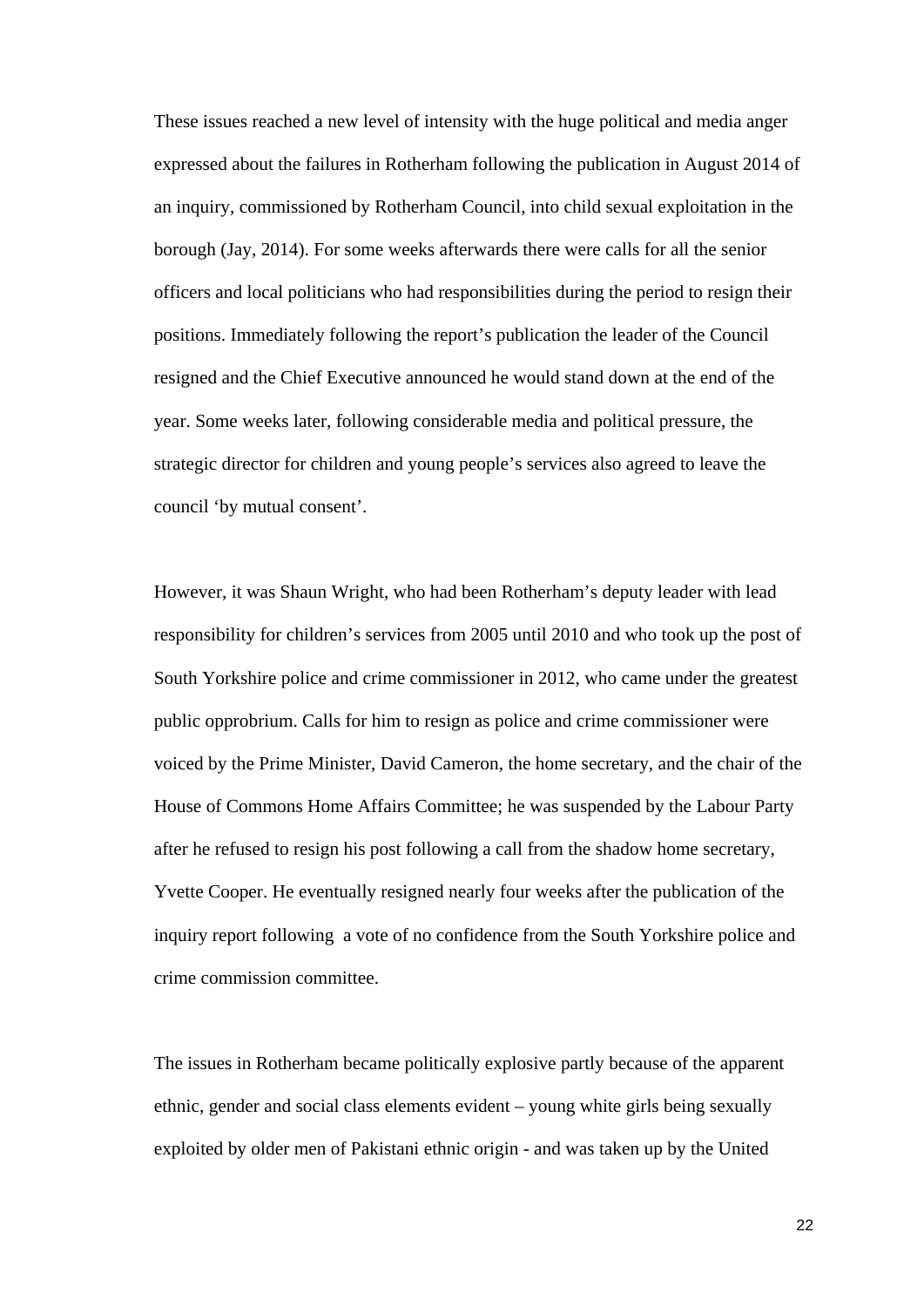Kingdom Independence Party (UKIP). It had won a number of seats in the Rotherham council elections in May 2014 and was preparing to fight two national parliamentary bye elections in October 2014. UKIP picked up on a major message pursued in the media coverage of the scandal that it represented a prime example of a local authority failing to protect vulnerable working class white children and young people because those in power were afraid of being deemed racist.

In September the Minister for Communities and Local Government, supported by the Minister for Education, established a statutory inspection of Rotherham Council in relation to its functions of governance, children and young people, and taxi and private hire licensing. The ministers also wrote to the leaders of all councils in England asking them to read the Jay report 'and consider whether you have adequate measures in place to ensure *you cannot be accused of similar failings'* (Pickles and Morgan, 2014, emphasis added).

One of the key findings which had received considerable publicity was that the report estimated that approximately 1400 children had been sexually exploited in Rotherham between 1997 and 2013 and that just over a third of children had previously been known to services because of child protection and neglect – by implication the local authority had missed clear opportunities to protect these children. In their letter to council leaders the minsters wrote that:

We cannot undo the permanent harm that these children have suffered. But we can and should take steps to ensure that this never happens again and make sure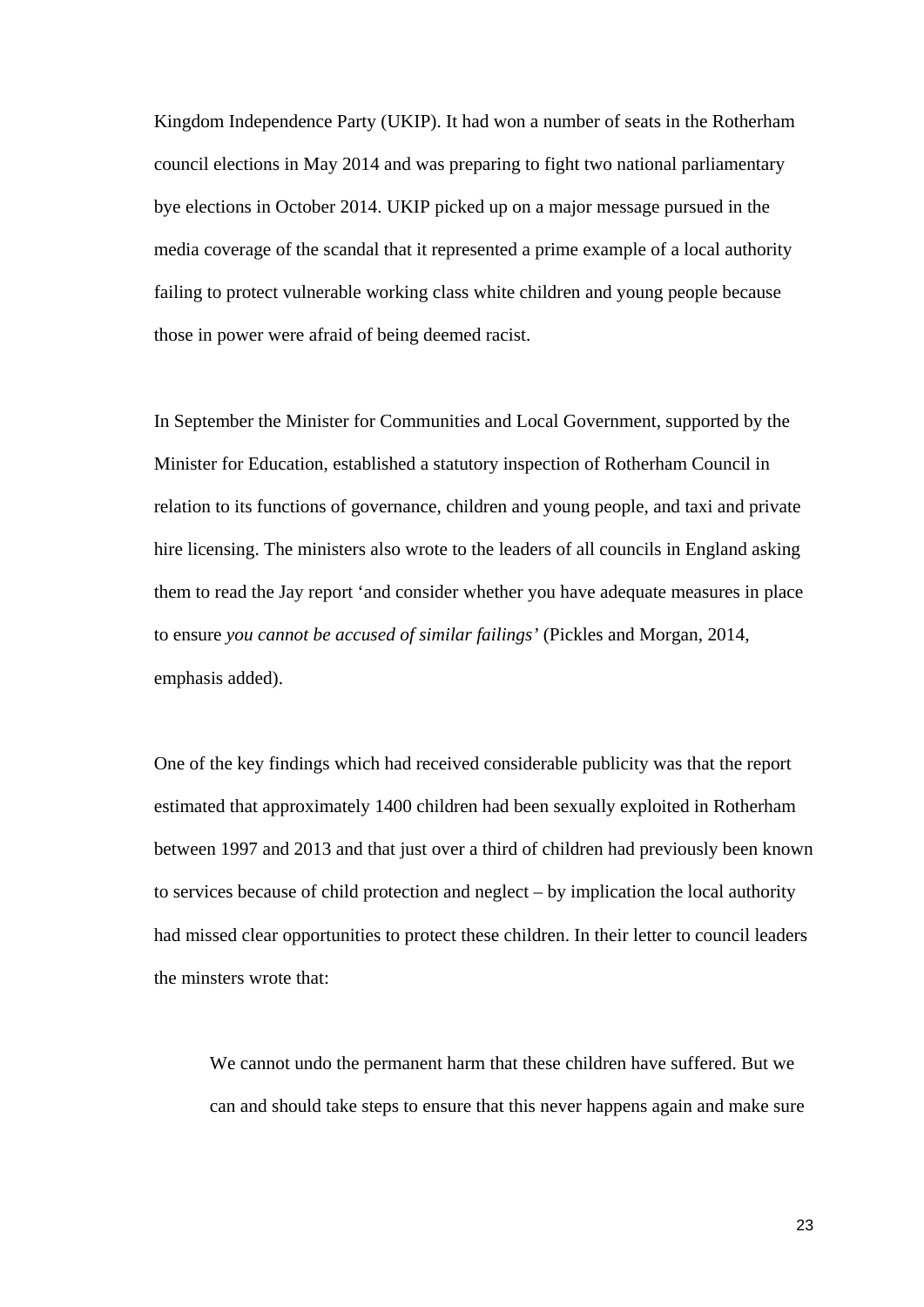that *local authorities deliver on their essential duty to protect vulnerable children.* (Pickles and Morgan, 2014, emphasis added).

It was clear that it was not just individual professionals or even the statutory children's services which were held accountable for the failures, but local authorities themselves. It was also made clear that local authority responsibilities were to all *vulnerable*  children in their borough and not just to those on some a statutory order or who were deemed to be *children in need;* and if they failed in these responsibilities they would be subject to high profile criticism and central government intervention.

No longer were child protection scandals seen to result from individualised professional failures alone. What we were witnessing was the media and senior politicians assailing local authorities and increasingly the police with accusations of major institutional failures so that those who were deemed to carry the major responsibilities for those organisations were subject to high profile criticism and anger when they were seen to be failing.

# **Conclusion**

I am therefore arguing that if we take these various developments together we can identify a significant shift in government policy in England concerned with child protection and safeguarding from that developed from the mid-1990s onwards, particularly compared to the changes introduced by the ambitious and wide-ranging *ECM* reforms. While changes were evident in the immediate fall-out following the scandal related to Baby Peter Connolly these have now been taken to a new level and

24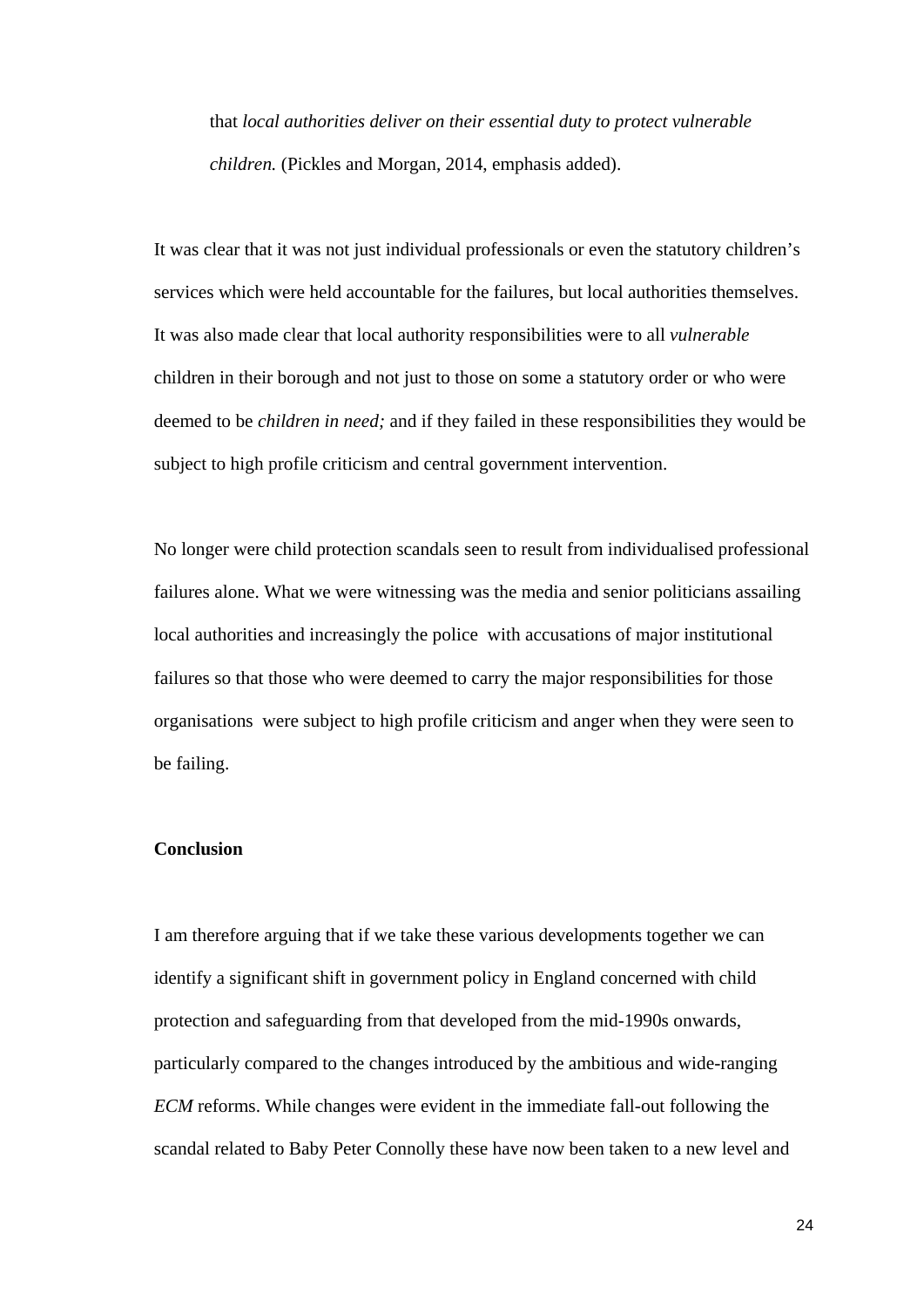increasingly it seems that intervention in *both* families *and* local authorities has become more coercive. While the range of universal and secondary prevention benefits and services has been reduced the role of the state in other areas has become more 'authoritarian' and much more willing to intervene in certain families with the full weight of statute behind it. It has been made clear that it was local authorities who were required to take the lead responsibility for *vulnerable* children in their areas. This in a context where the levels of poverty and deprivation were growing and the private sector was playing an increasingly major role in the organisation and delivery of services. Not only has the state been commercialised and residualised, it has become much more authoritarian for certain sections of the population. All are key elements in, what I characterise, as the emergence of an authoritarian neoliberal state in services for children and families. This is having considerable implications for the role and responsibilities of local authorities and their relationships with children, young people and those who care for them on a day to day basis, usually their mothers.

#### **References**

Allen, G. (2011a) *Early Intervention: The Next Steps – An Independent Report to Her Majesty's Government*. London: HM Government, Cabinet Office.

Allen, G. (2011b) *Early Intervention: Smart Investment Massive Savings – The Second Independent Report to Her Majesty's Government*. London: HM Government, Cabinet Office.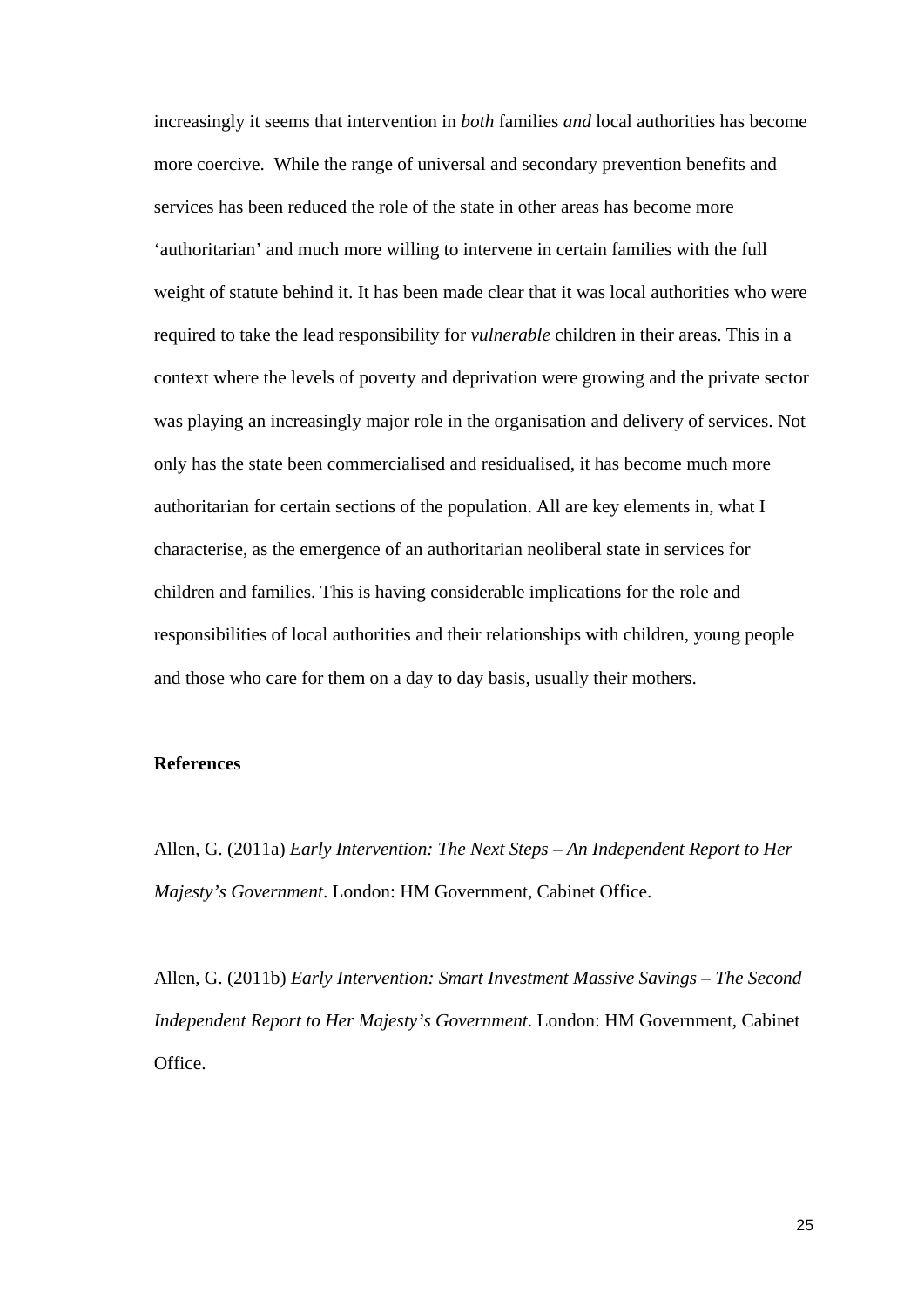Anderson, R., Brown, I., Dowty, T., Inglesant, P., Heath, W. and Sasse, A. (2009) *Database State*. York: Joseph Rowntree Reform Trust.

Association of Directors of Children's Services (2010) *Safeguarding Pressures Project: Results of Data Collection, April 2010.* Manchester: ADCS.

Axford, N. and Little, M. (2006) 'Refocusing children's services towards prevention: lessons from the literature', *Children & Society*, 20(4), 299-312.

Bradford Safeguarding Children Board (2013) *A Serious Case Review: Hamzah Khan: The Overview Report.* Bradford: Bradford Safeguarding Children Board.

Brewer, M. (2010) 'The Spending Review and Children', *Presentation to the All Party Parliamentary Group for Children*, 29 November. House of Commons.

Broadhurst, K., Wastell, D., White, S., Hall, C., Peckover, S., Thompson, A., Pithouse, A. and Davey, D. (2010a) 'Performing 'Initial Assessment': Identifying the Latent Conditions for Error at the Front-Door of Local Authority Children's Services', *British Journal of Social Work*, 40(2), 349-351.

Broadhurst, K., Hall, C., Wastell, D., White, S. and Pithouse, A. (2010b) 'Risk, Instrumentalism and the Humane Project in Social Work: Identifying the *Informal* Logics of Risk Management in Children's Statutory Services', *British Journal of Social Work,* 40(4), 1046-1065.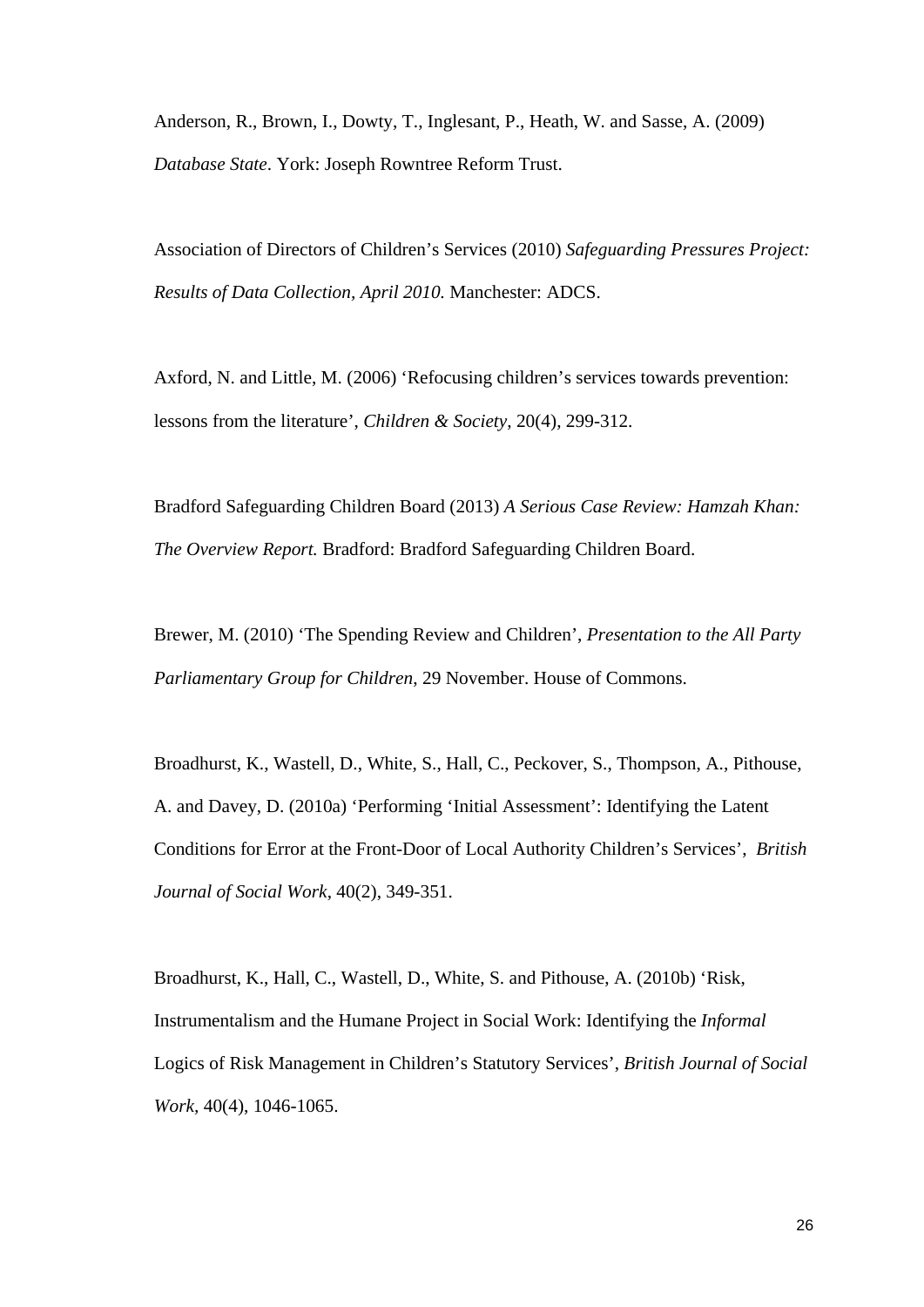Brooks, C., Brocklehurst, P. and Freeman, S. (2012) *Safeguarding Pressures: Phase 3*. Manchester: The Association of Directors of Children's Services Ltd.

Butler, I. and Drakeford, M. (2011) *Social Work on Trial: The Colwell Inquiry and the State of Welfare*. Bristol: Policy Press.

CAFCASS (Children and Family Court Advisory and Support Service) (2009) *CAFCASS Care Demand – Latest Quarterly Figures: 20 October 2009*. London: CAFCASS.

CAFCASS (Children and Family Court Advisory and Support Service) (2013) *Cafcass Care Application Annual figures: March 2013.*London: CAFCASS

Carlile, Lord (2012) *The Edlington case: A Review by Lord Carlile of Berriew CBE QC.* London: Department for Education.

Chartered Institute of Public Finance and Accountancy (CIPFA) (2011) *Smart Cuts? Public Spending on Children's Social Care*. London: NSPCC.

Chief Secretary to the Treasury (2003) *Every Child Matters* (Cm5860). London: Stationery Office.

Chowdry, H. and Sibieta, L. (2011) *Trends in Education and School Spending. IFS Briefing Note*. London: Institute for Fiscal Studies.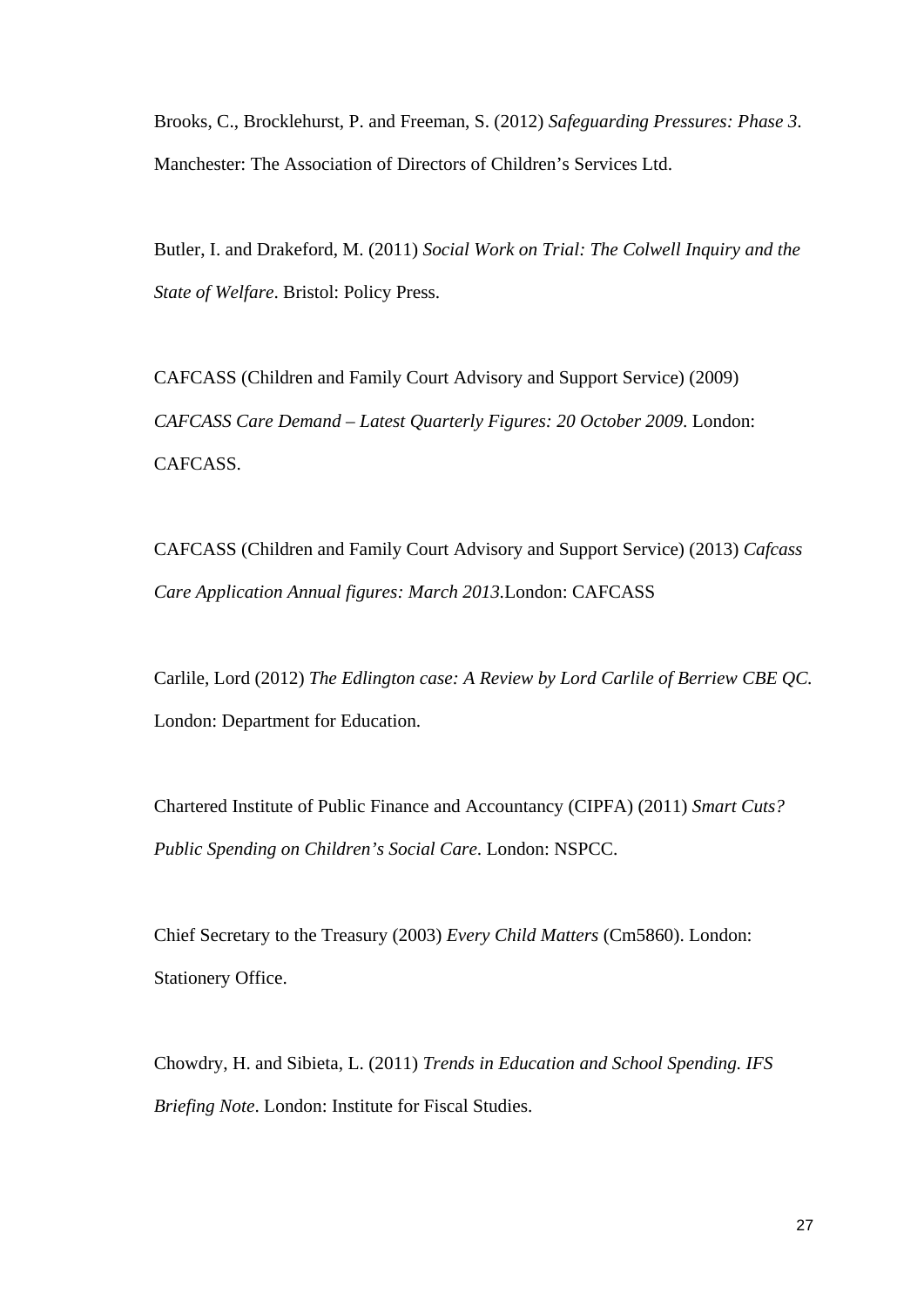Churchill, H. (2012) 'Family Support and the Coalition: Retrenchment, Refocusing and Restructuring', in M. Kilkey, G. Ramia and K. Farnsworth (eds) *Social Policy Review 24: Analysis and Debate in Social Policy 2012*. Bristol: Policy Press.

Dale, P., Davies,M., Morrison,T. and Waters, J.(1986) *Dangerous Families: Assessment and Treatment of Child Abuse*. London: Tavistock.

Department for Education (2011) *A Child-Centred System: The Government's Response to the Munro Review of Child Protection*. London: Department for Education.

Department for Education (2012) *An Action Plan on Adoption: Finding More Loving Homes.* London: Department for Education.

Department for Education (2014) *Children looked after in England (including adoption and care leavers) year ending 31 March 2014: Statistical First Release.* London: Department for Education.

Department for Education and Skills (2004a) *Every Child Matters: Change for Children*. London: DfES.

Department of Health, Home Office, and Department of Education and Employment (1999) *Working Together to Safeguard Children: A Guide to Inter-agency Working to Safeguard and Promote the Welfare of Children*. London: Stationery Office.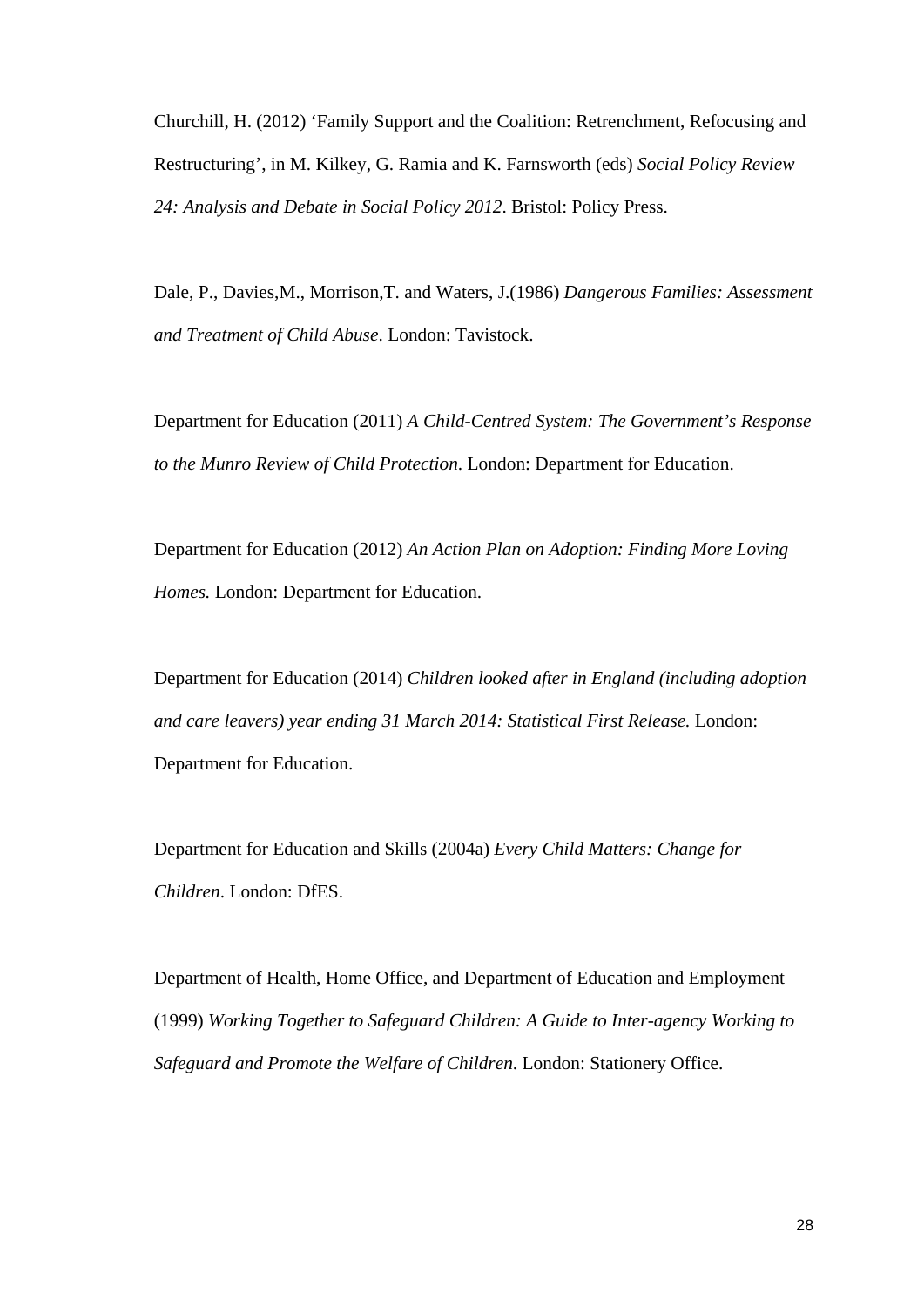Department of Health, Home Office, and Department of Education and Employment (1999) *Working Together to Safeguard Children: A Guide to Inter-agency Working to Safeguard and Promote the Welfare of Children*. London: Stationery Office.

Ellison, N. (2011) 'The Conservative Party and the 'Big Society'', in C. Holden, M. Kilkey and G. Ramia (eds) *Social Policy Review 23: Analysis and Debate in Social Policy, 2011*. Bristol: Policy Press.

Farrington, D. (1996) *Understanding and Preventing Youth Crime*. York: Joseph Rowntree Foundation.

Farrington, D. (2000) 'Explaining and Preventing Crime: The Globalisation of Knowledge', *Criminology*, 38(1), 1-24.

Farrington, D. (2007) 'Childhood Risk Factors and Risk-Focused Prevention', in M. Maguire, R. Morgan and R. Reiner (eds) *The Oxford Handbook of Criminology*, 4<sup>th</sup> edition. Oxford: Oxford University Press.

Field, F. (2010) *The Foundation Years: Preventing Poor Children Becoming Poor Adults – Report of the Independent Review on Poverty and Life Chances*. London: HM Government, Cabinet Office.

France, A., Freiberg, K. and Homel, R. (2010) 'Beyond Risk Factors: Towards a Holistic Prevention Paradigm for Children and Young People', *British Journal of Social Work,* 40(4), 1192-1210.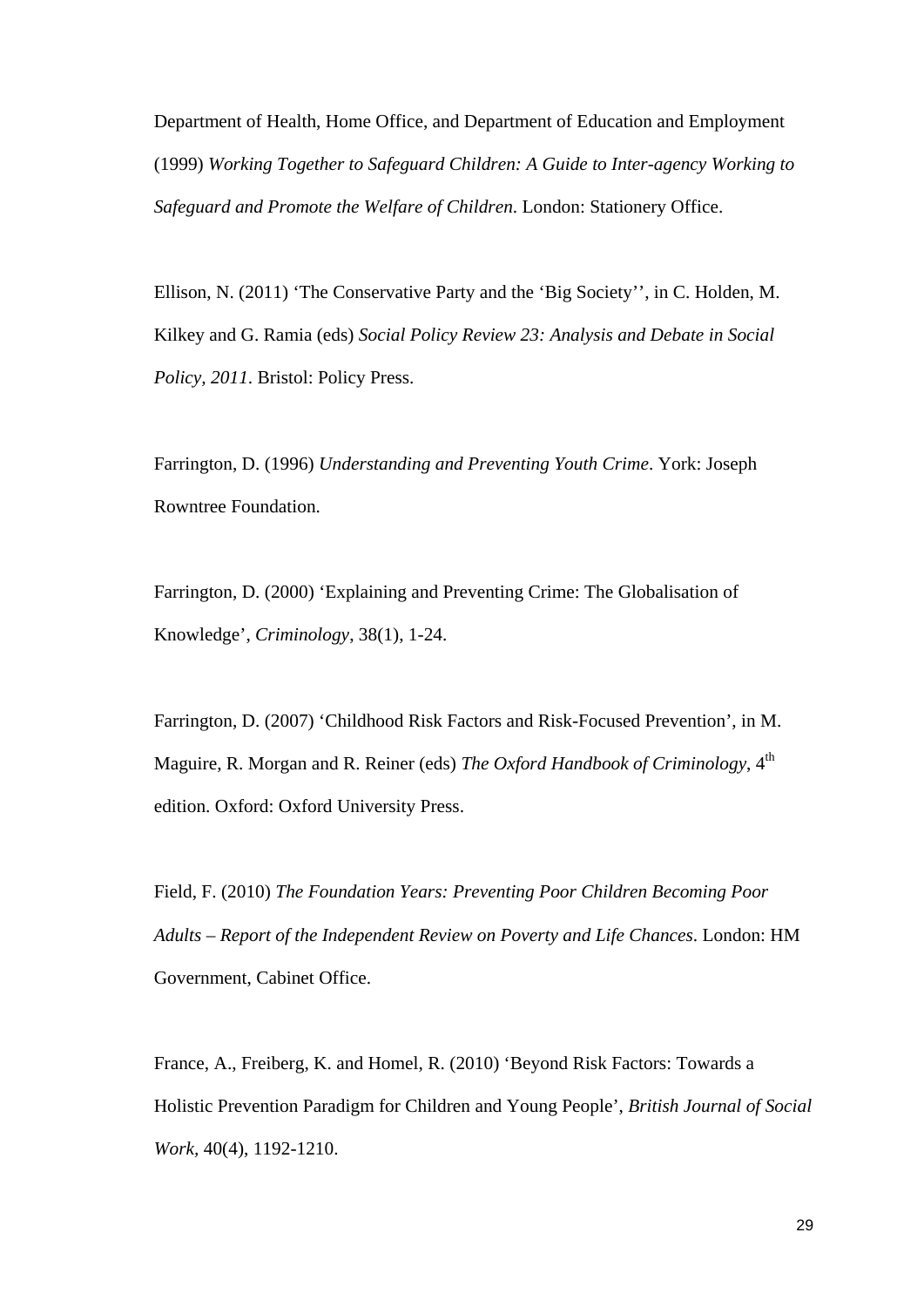France, A. and Utting, D. (2005) 'The Paradigm of "Risk and Protection-Focussed Prevention" and its Impact on Services for Children and Families', *Children & Society*, 19(2), 77-90.

Frost, N. and Parton, N. (2009) *Understanding Children's Social Care: Politics, Policy and Practice*. London: Sage.

Gilbert, N. (ed.) (1997) *Combatting Child Abuse: International Perspectives and Trends*. New York: Oxford University Press.

Gill, C., La Ville, I. and Brady, M.L. (2011) *The Ripple Effect: The Nature and Impact of the Cuts on the Children and Young People's Voluntary Sector*. London: National Children's Bureau.

Gove, M. (2012)'The failure of child protection and the need for a fresh start', speech at the Institute for Public Policy Research, 16 November. www.education.gov.uk/inthenews/speeches/900217075/gove-speech-on-childprotection (accessed 16/11/2012).

Hall, C., Parton, N., Peckover,S. and White,S. (2010) 'Child-Centric Information and Communication technology (ICT) and the Fragmentation of Child Welfare Practice in England, *Journal of Social Policy,* 39(3), 393-413.

Hannon, C., Wood, C. and Bazalgette, L. (2010) *In Loco Parentis*. London: Demos.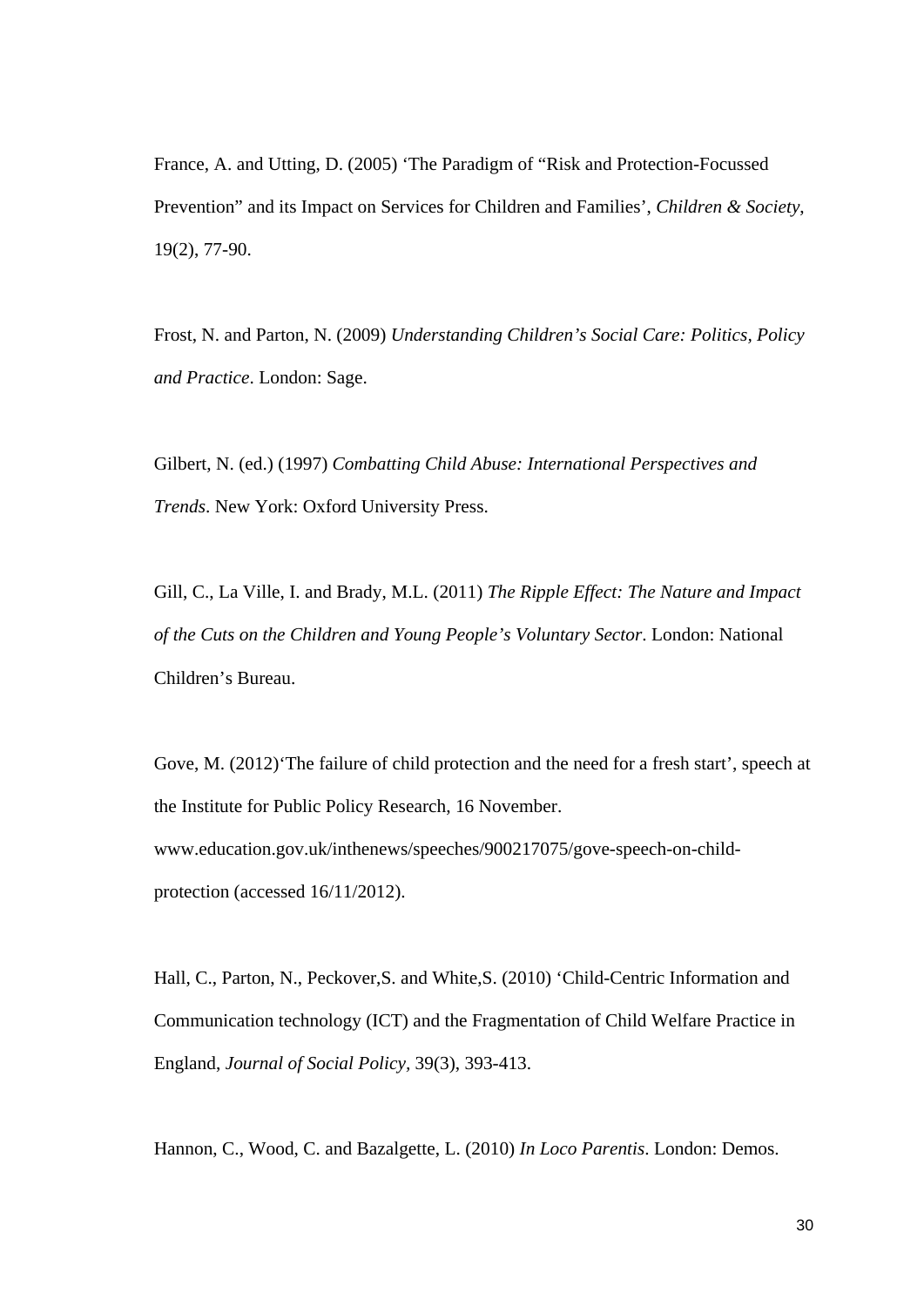Hebenton, B. and Seddon, T. (2009) 'From Dangerousness to Precaution: Managing Sexual and Violent Offenders in an Insecure and Uncertain Age', *British Journal of Criminology*, 49(3), 343-362.

Higgs, L. (2011) 'Exclusive Survey: Youth Services and Children's Services worst hit as cuts average 13 per cent', *Children and Young People Now*, 25 January, 6-7.

HM Government (20010a) *Working Together to Safeguard Children Consultation Document: A guide to inter-agency working to safeguard and promote the welfare of children*. Nottingham: DCSF.

HM Government (2011) *Open Public Services White Paper*. Cm8145. London: The Stationery Office.

HM Government (2013) *Working Together to Safeguard Children: A guide to interagency-working to safeguard and promote the welfare of children*. London: Department for Education

HM Treasury (2010) *Spending Review 2010*. London: The Stationery Office.

Hopwood, O., Pharoah, R. and Hannon, C. (2012) *Families on the Front Line? Local Spending on Children's Services in Austerity*. London: Family and Parenting Institute.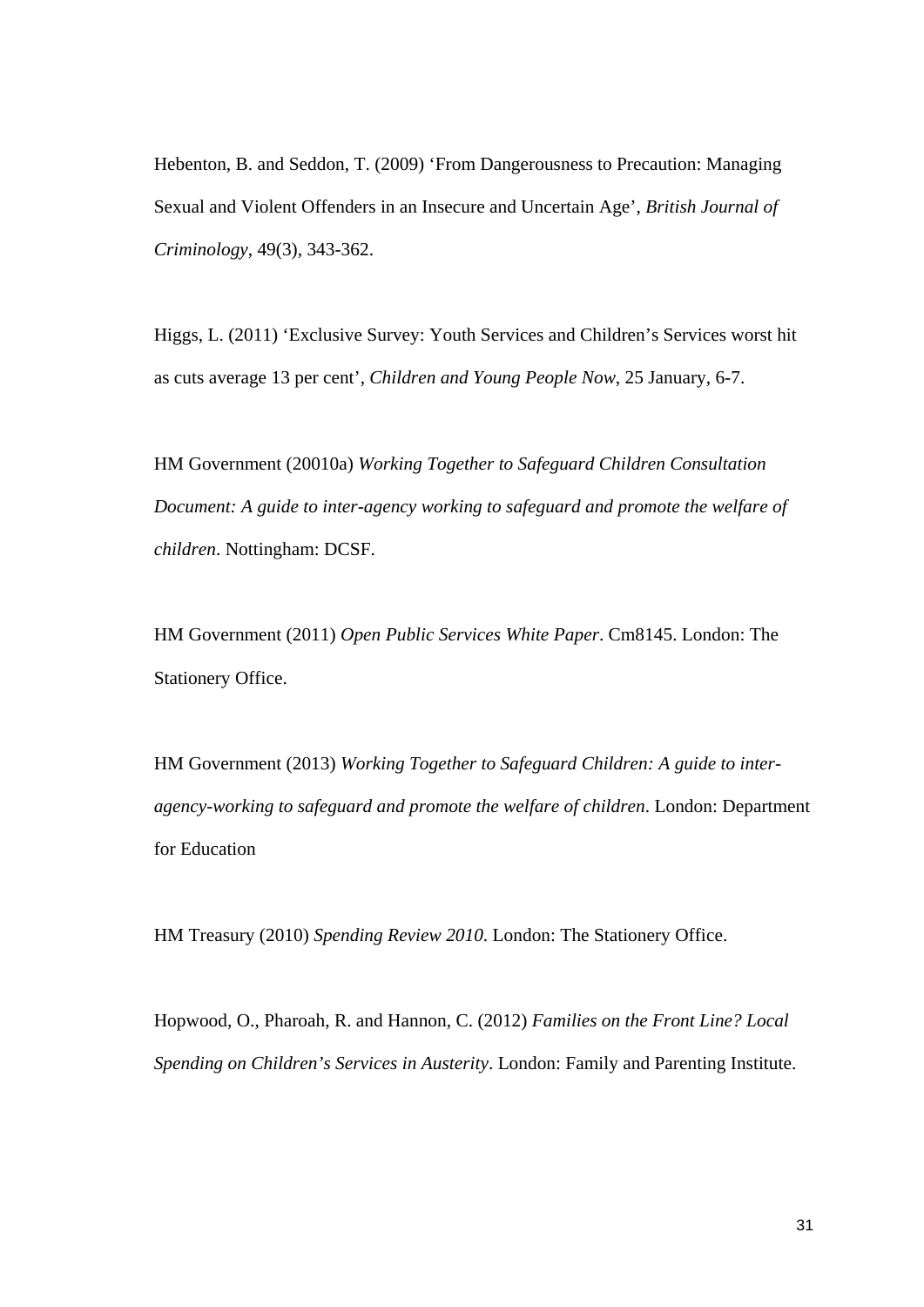House of Commons Children, Schools and Families Committee (2009) *Looked After Children*.

http://www.publications.parliament.uk/pa/cm200809/cmselect/cmchilsh/111/11106.htm (Accessed 6 August 2009).

Jay, A. (2014) *Independent Inquiry into Sexual Exploitation in Rotherham 1997-2013.*  Rotherham: Rotherham MBC.

Jones, R. (2014) *The Story of Baby P.: Setting the Record Straight*. Bristol: Policy Press.

Laming Report (2003) *The Victoria Climbié Inquiry: Report of the Inquiry by Lord Laming* (Cm. 5730). London: Stationery Office.

Little, M., Axford, N. and Morpeth, C. (2004) 'Risk and Protection in the Context of Services for Children in Need', *Child and Family Social Work*, 9(1), 105-118.

Lonne, B., Parton, N., Thomson, J. and Harries, M. (2009) *Reforming Child Protection*. London: Routledge.

Munro, E. (2010b) *The Munro Review of Child Protection, Part One: A System's Analysis*. London: Department for Education.

Munro, E. (2011a) *The Munro Review of Child Protection: Interim Report. The Child's Journey*. London: Department for Education.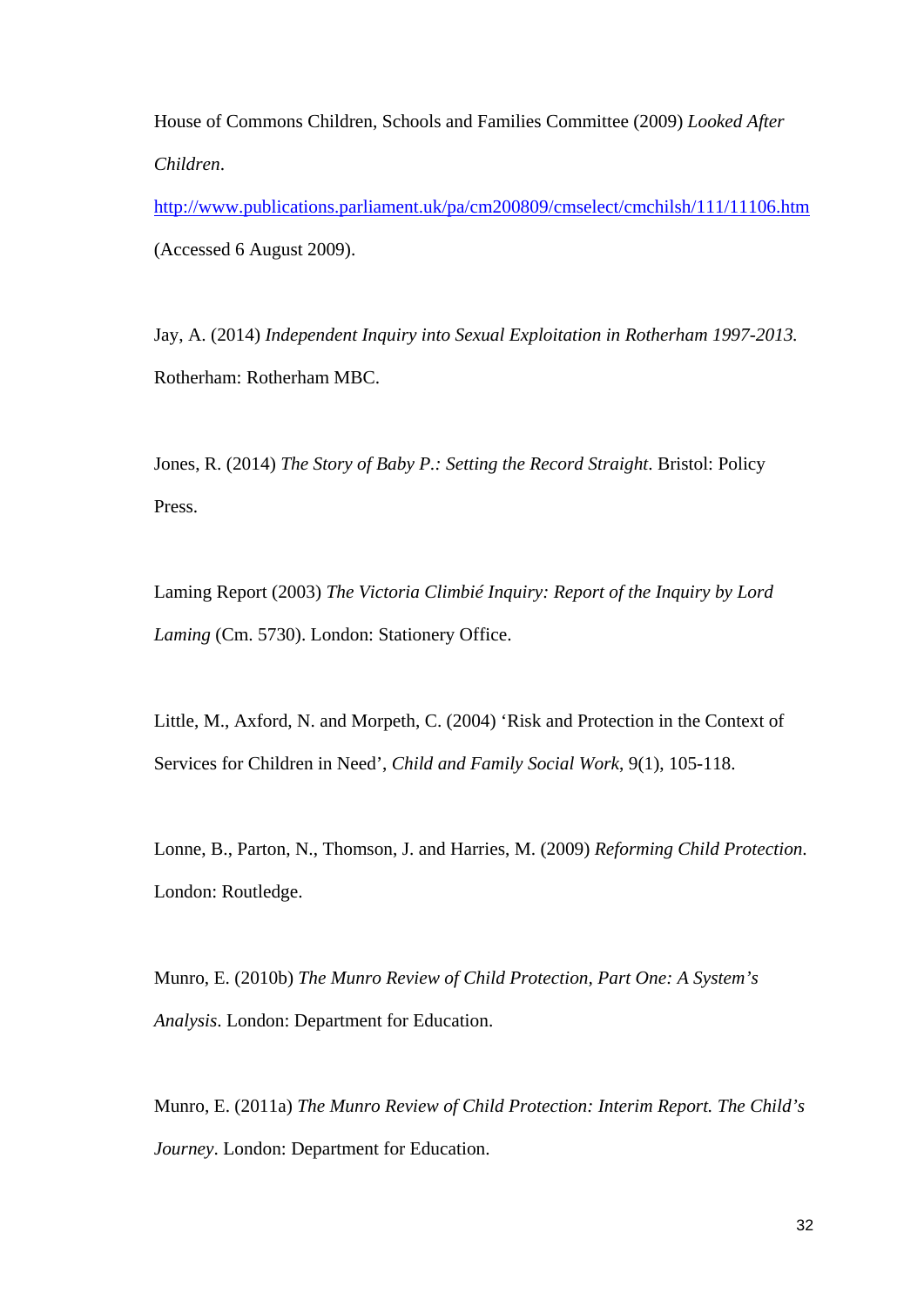Munro, E. (2011b) *The Munro Review of Child Protection: Final Report. A Child-Centred System. Cm8062*. London: Department for Education.

Narey, M. (2011) *Narey Report on Adoption*. Special Supplement of *The Times*, 5 July.

Parton, C. and Parton, N. (1989) 'Child Protection, the Law and Dangerousness', in O. Stevenson (ed.) *Child Abuse: Public Policy and Professional Practice*. Hemel Hempstead: Harvester-Wheatsheaf.

Parton, N. (1985) *The Politics of Child Abuse*. Basingstoke: Macmillan.

Parton, N. (1991) *Governing the Family: Child Care, Child Protection and the State*. Basingstoke: Macmillan.

Parton, N. (1996a) 'The New Politics of Child Protection', in J. Pilcher and S. Wagg (eds) *Thatcher's Children? Politics, Childhood and Society in the 1980s and 1990s*. London: Falmer Press.

Parton, N. (1996b) 'Social Work, Risk and the Blaming System', in N. Parton (ed.) *Social Theory, Social Change and Social Work*. London: Routledge.

Parton, N. (ed.) (1997) *Child Protection and Family Support: Tensions, Contradictions and Possibilities*. London: Routledge.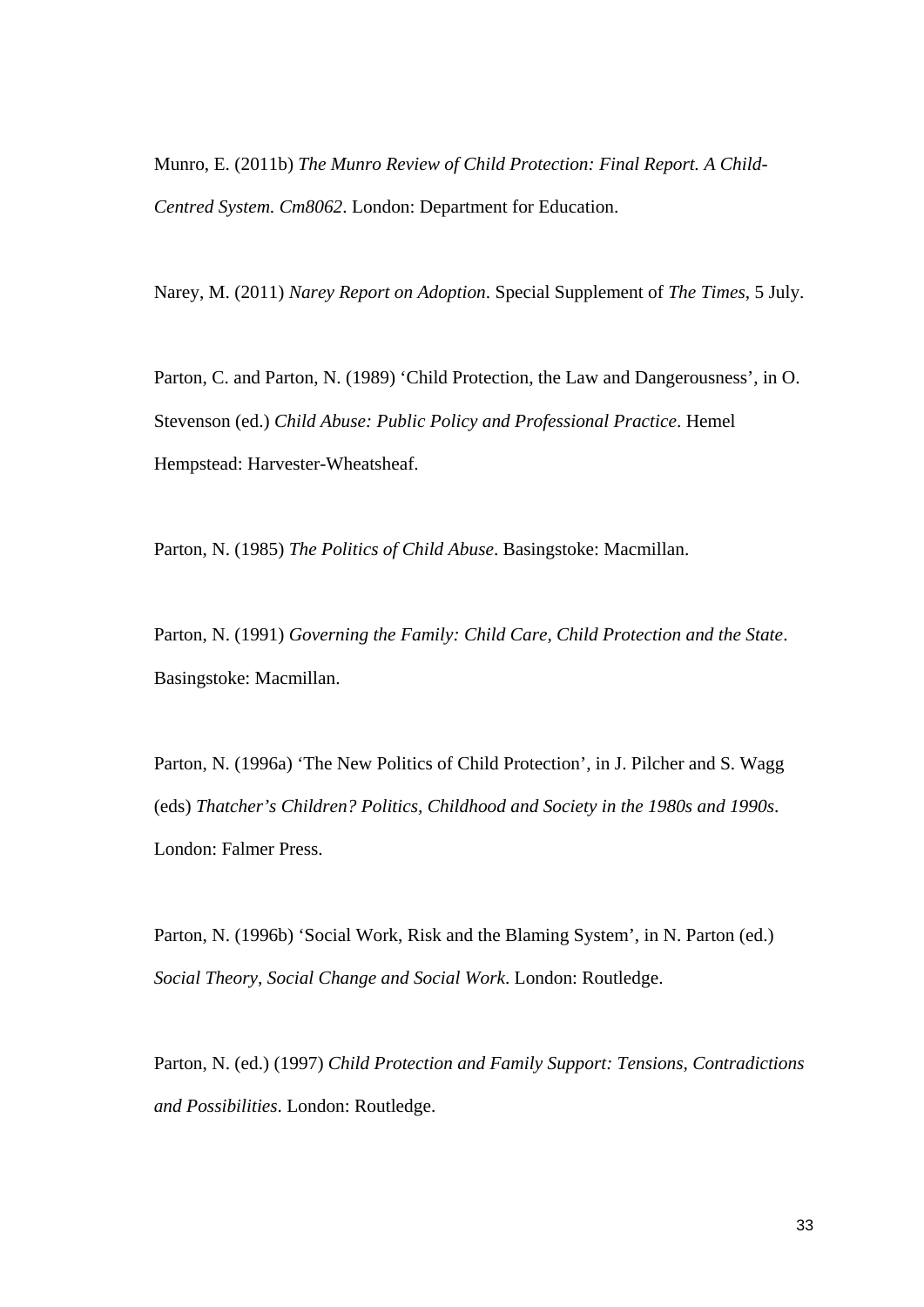Parton, N. (2006) *Safeguarding Childhood: Early Intervention and Surveillance in a Late Modern State*. Basingstoke: Palgrave/Macmillan.

Parton, N. (2008a) 'The Change for Children Programme in England: Towards the 'Preventive-Surveillance State'', *Journal of Law and Society*, 35(1), 166-187.

Parton, N. (2011) 'Child Protection and Safeguarding in England: Changing and Competing Conceptions of Risk and their Implications for Social Work', *British Journal of Social Work*, 41(5), 854-875.

Parton, N. (2012) 'The Munro Review of Child Protection: An Appraisal', *Children & Society*, 26(2), 150-162.

Parton, N. (2014a) *The Politics of Child Protection:* Contemporary Developments and Future Directions. Basingstoke: Palgrave/Macmillan.

Parton, N. (2014b) 'The Changing Politics and Practice of Child Protection and Safeguarding in England', in S. Wagg and J. Pilcher (eds.) *Thatcher's Grandchildren? Politics and Childhood in the Twent-First Century*. Basingstoke: Palgrave/Macmillan

Parton. N. (2014c) 'Social Work, Child Protection and Politics: Some Critical and Constructive Reflections', *British Journal of Social Work,* Advance Access 27 August doi:10.1093/bjsw/bcu091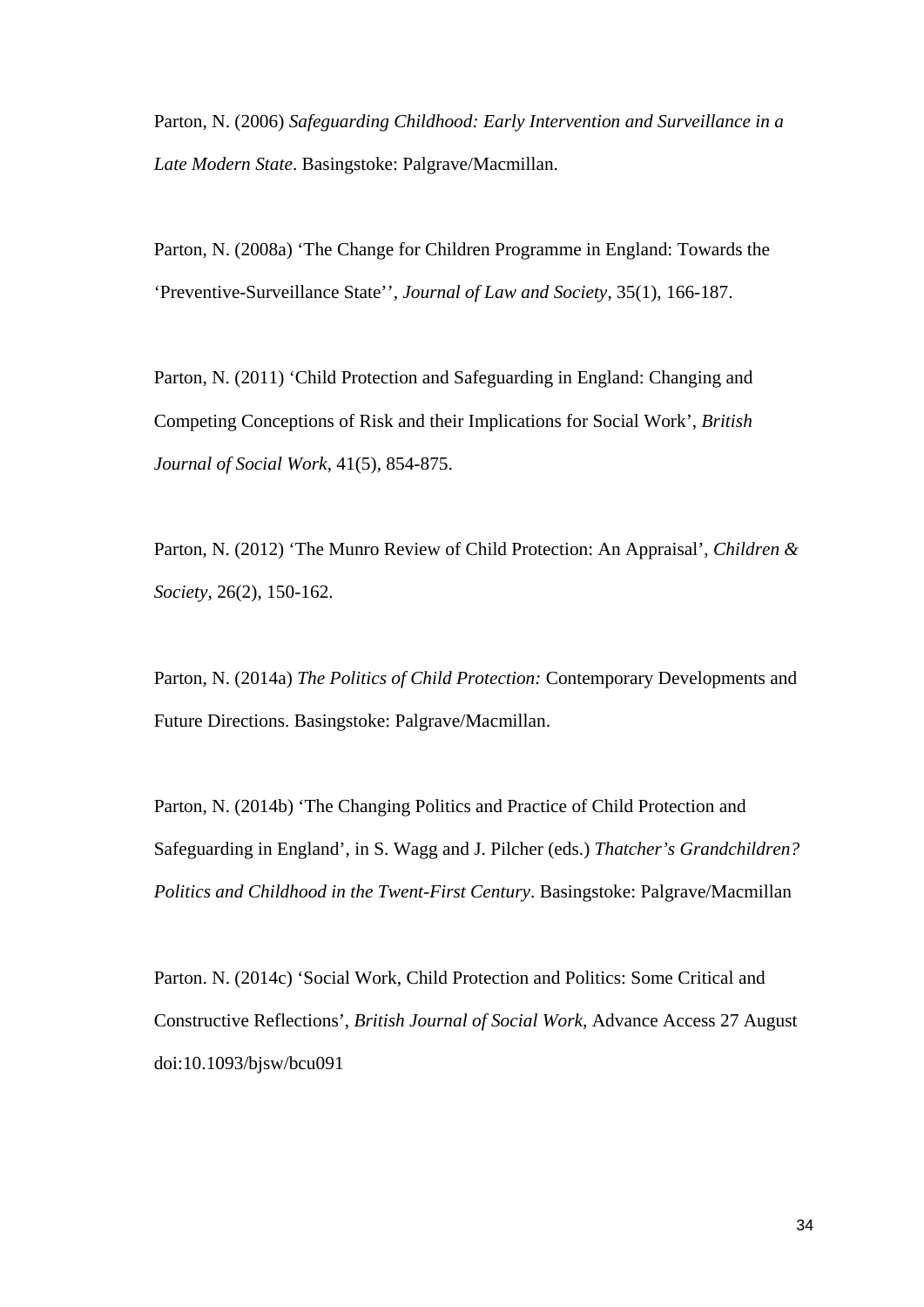Parton, N., Thorpe, D. and Wattam, C. (1997) *Child Protection: Risk and the Moral Order*. Basingstoke: Macmillan.

Peckover, S., White, S. and Hall, C. (2008) 'Making and Managing Electronic Children: E-assessment in Child Welfare', *Information, Communication and Society*, 11(3), 375- 394.

Pickles E. Rt. Hon. and Morgan, N. Rt. Hon. (2014) *Safeguarding Vulnerable Children:*  Letter to Leaders of Councils in England, 24 September . London; Department for Communities and Local Government and Department for Education

Power, M. (2004) *The Risk Management of Everything: Rethinking the Politics of Uncertainty*. London: Demos.

Powell, M. (ed.) (2008) *Modernising the Welfare State: The Blair Legacy*. Bristol: Policy Press.

Radford, L., Corral, S., Bradley, C., Fisher, H., Bassett, C., Howat, N. and Collishaw, S. (2011) *Child Abuse and Neglect in the UK Today*. London: NSPCC.

Ramesh, R. (2012) 'Council Cuts Targeted Towards Deprived Areas', *The Guardian*, 14 November, 9.

Roche, J. (2008) 'Children's Rights, Confidentiality and the Policing of Children', *International Journal of Children's Rights*, 16(4), 431-456.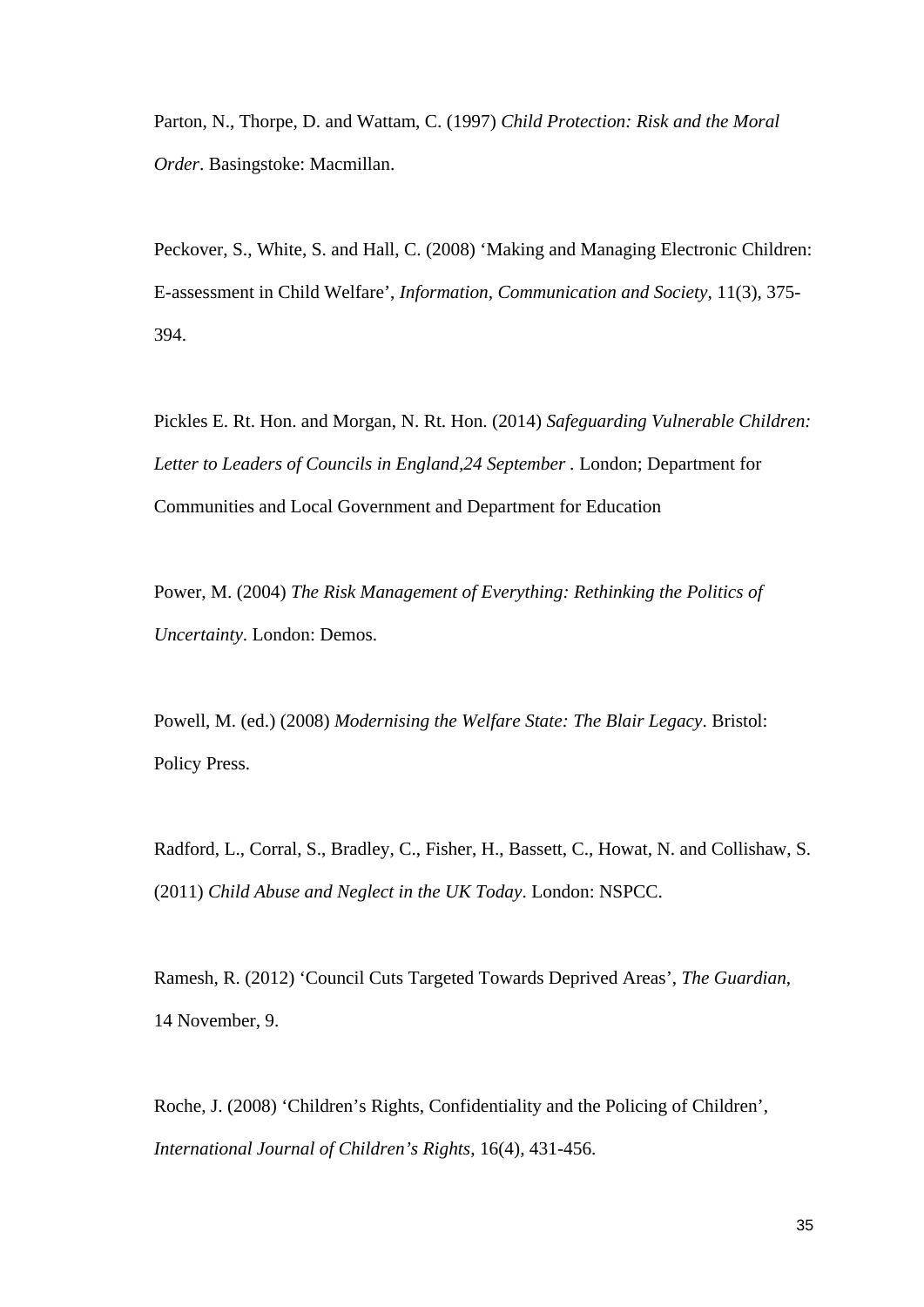Secretary of State for Social Services (1974) *Report of the Inquiry into the Care and Supervision Provided in relation to Maria Colwell*. London: HMSO

Secretary of State for Social Services (1988) *Report of the Inquiry into Child Abuse in Cleveland*. Cmd.412. London: HMSO.

Shaw, I. and Clayden, J. (2009) 'Technology, evidence and professional practice: reflections on the Integrated Children's System', *Journal of Children's Services*, 4(4), 15-27.

Shaw, I., Morris, K. and Edwards, A. (2009) 'Technology, social services and organizational innovation *or* how great expectations in London and Cardiff are dashed in Lowestoft and Cymtyrch', *Journal of Social Work Practice*, 23(4), 383-400.

Shaw, I., Bell, M., Sinclair, I., Sloper, P., Mitchell, W., Dyson, P., Clayden, J. and Rafferty, J. (2009) 'An Exemplary Scheme? An Evaluation of the Integrated Children's System', *British Journal of Social Work*, 39(4), 613-626.

Smith, C. (2001) 'Trust and Confidence: Possibilities for social work in high modernity', *British Journal of Social Work*, 31(2), 287-305.

Stewart, K. (2011) 'A Treble Blow? Child Poverty in 2010 and Beyond', in C. Holden, M. Kilkey and G. Ramis (eds) *Social Policy Review 23: Analysis and Debate in Social Policy 2011*. Bristol: Policy Press.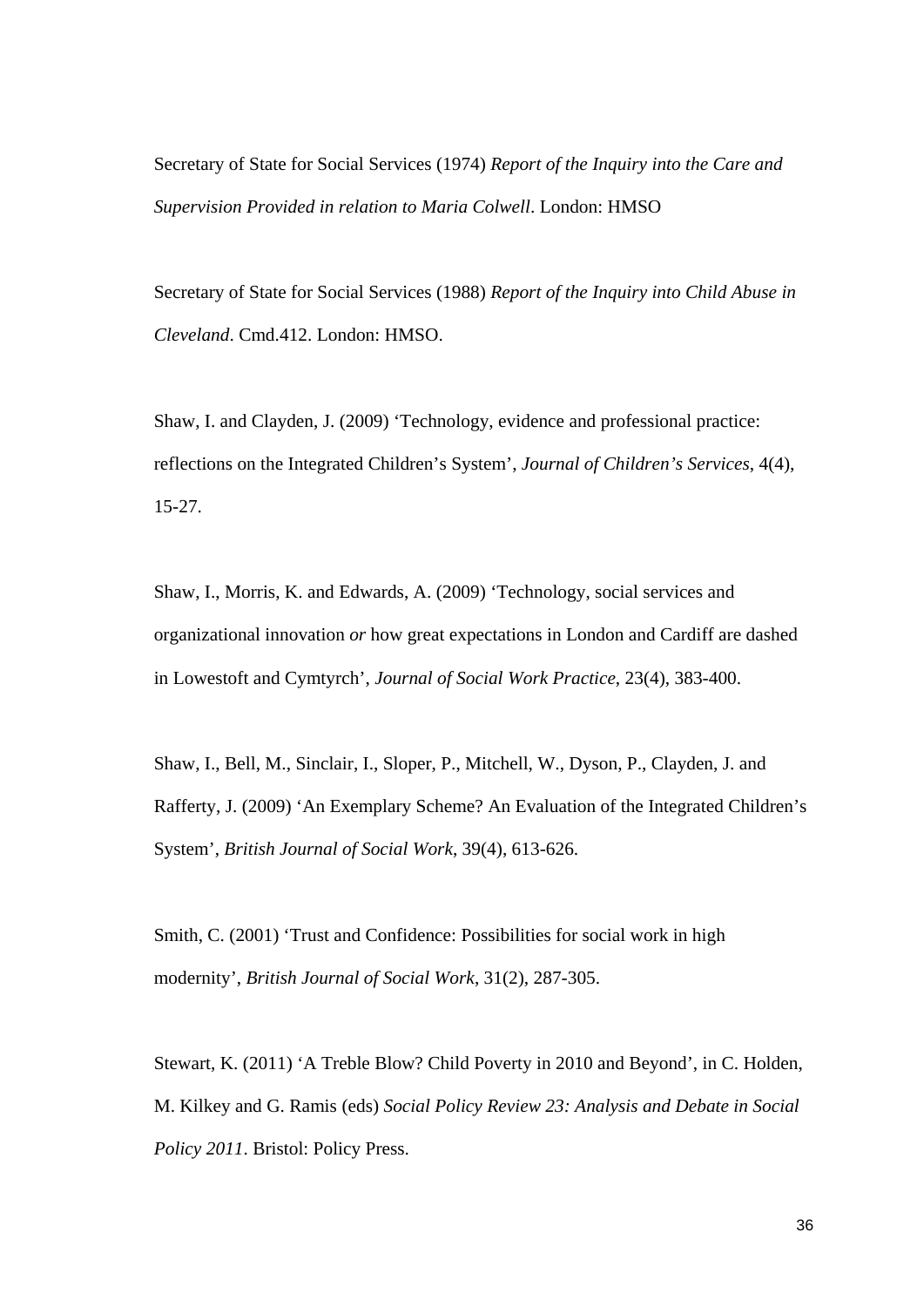Tickett, D.C. (2011) *The Early Years: Foundations for Life, Health and Learning – An Independent Report on the Early Years Foundation Stage to Her Majesty's Government*. London: Department for Education.

Waldfogel, J. (1998) *The Future of Child Protection: How to Break the Cycle of Abuse and Neglect*. Cambridge, Mass: Harvard University Press.

Warner, J. (2014) "'Heads Must Roll''? Emotional Politics, the Press and the Death of Baby P', *British Journal of Social Work,* 44(6), 1637-1653.

Wastell, D., White, S., Broadhurst, K., Peckover, S. and Pithouse, A. (2010) 'Children's services in the iron cage of performance management: street-level buruaucracy and the spectre of Svejkism', *International Journal of Social Welfare,* 19(3), 310-320.

White, S., Broadhusrt, K., Wastell, D., Peckover, S., Hall, C. and Pithouse, A. (2099) 'Whither Practice – Near Research in the Modernization Programme? Policy Blunders in Children's Services', *Journal of Social Work Practice*, 23(4), 401-11.

White, S., Hall, C. and Peckover, S. (2009) 'The Descriptive Tyranny of the Common Assessment Framework: Technologies of categorization and professional practice in child welfare', *British Journal of Social Work*, 39(7), 1-21.